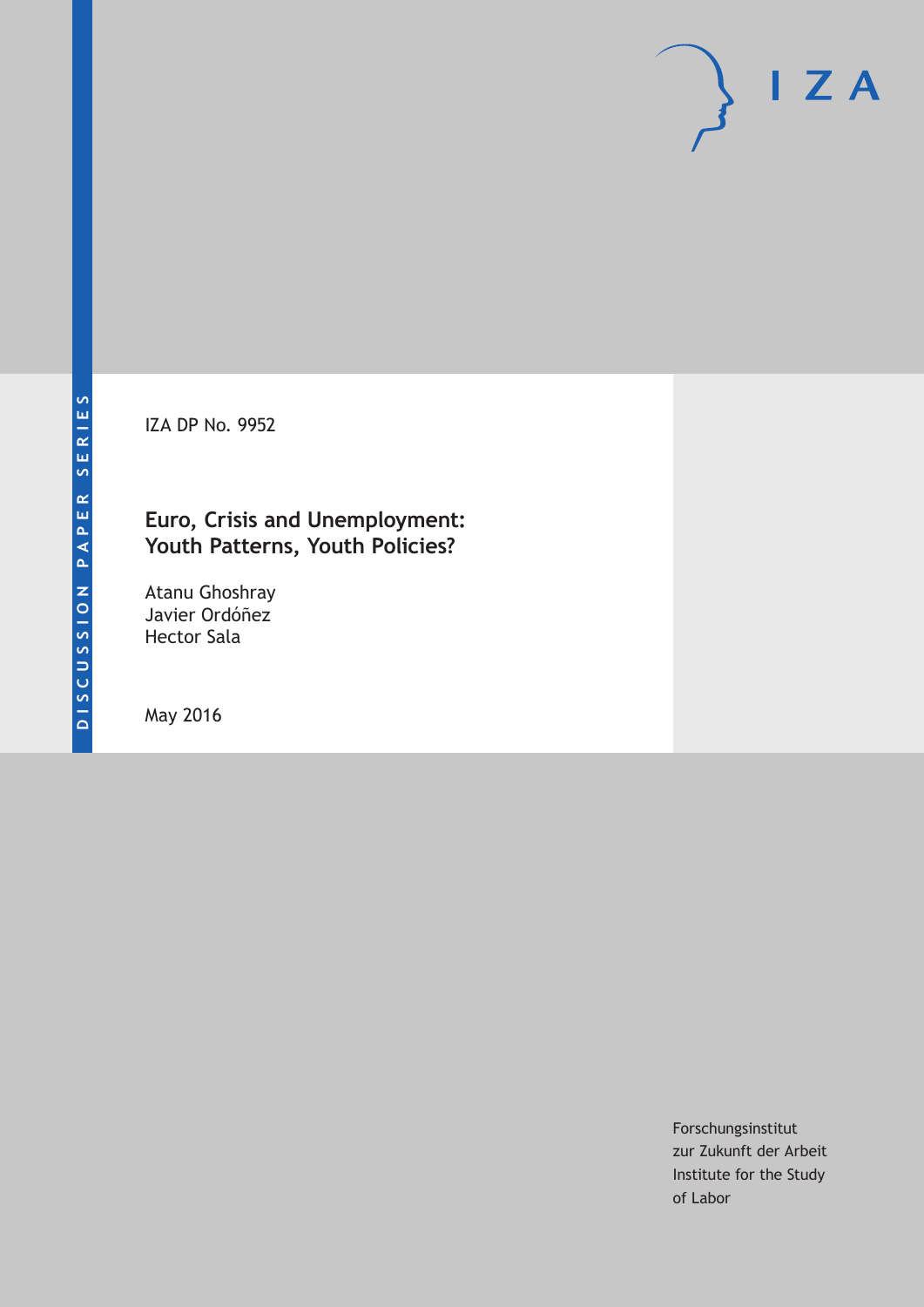# **Euro, Crisis and Unemployment: Youth Patterns, Youth Policies?**

### **Atanu Ghoshray**

*Newcastle University Business School* 

## **Javier Ordóñez**

*Universitat Jaume I and UPAEP* 

### **Hector Sala**

*Universitat Autònoma de Barcelona and IZA* 

### Discussion Paper No. 9952 May 2016

IZA

P.O. Box 7240 53072 Bonn Germany

Phone: +49-228-3894-0 Fax: +49-228-3894-180 E-mail: iza@iza.org

Any opinions expressed here are those of the author(s) and not those of IZA. Research published in this series may include views on policy, but the institute itself takes no institutional policy positions. The IZA research network is committed to the IZA Guiding Principles of Research Integrity.

The Institute for the Study of Labor (IZA) in Bonn is a local and virtual international research center and a place of communication between science, politics and business. IZA is an independent nonprofit organization supported by Deutsche Post Foundation. The center is associated with the University of Bonn and offers a stimulating research environment through its international network, workshops and conferences, data service, project support, research visits and doctoral program. IZA engages in (i) original and internationally competitive research in all fields of labor economics, (ii) development of policy concepts, and (iii) dissemination of research results and concepts to the interested public.

IZA Discussion Papers often represent preliminary work and are circulated to encourage discussion. Citation of such a paper should account for its provisional character. A revised version may be available directly from the author.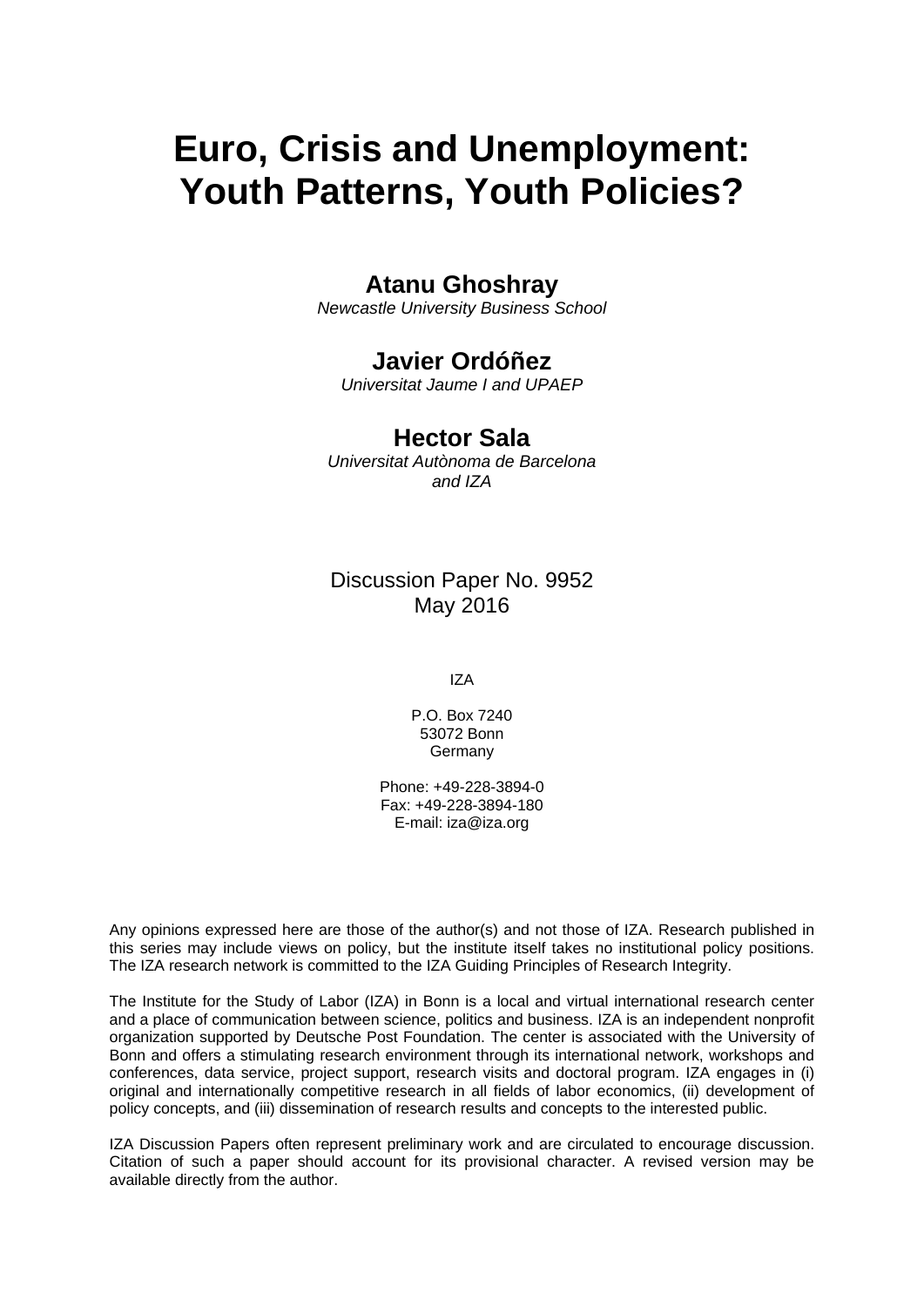IZA Discussion Paper No. 9952 May 2016

# **ABSTRACT**

# **Euro, Crisis and Unemployment: Youth Patterns, Youth Policies?\***

This paper examines the occurrence of structural breaks in European unemployment associated with major events experienced by the European economies at an institutional level: the creation of the European and Monetary Union (EMU) in 1999, and the Euro/financial crisis in 2008-2009, which was followed by a general and intensive reform process in the years afterwards. Beyond the well documented asymmetries across countries, we uncover different responses of adult and youth unemployment rates. While adult unemployment is more prone to experience structural breaks, youth unemployment is more sensitive to business cycle oscillations. This has been especially so in the recent crisis and calls for fine tuning policy measures specifically targeted to youth unemployed in bad times. One important implication of our findings is that generic labour market reforms are not effective enough to solve the youth unemployment problem across Europe. We point to educational policies that raise average qualifications and help school-to-work transitions as suitable complementary cures.

JEL Classification: J64, O52, J08, F66

Keywords: unemployment, structural breaks, crisis, Eurozone, youth, education

Corresponding author:

 $\overline{a}$ 

Hector Sala Department d'Economia Aplicada Universitat Autònoma de Barcelona 08193 Bellaterra **Spain** E-mail: hector.sala@uab.es

<sup>\*</sup> The authors would like to thank Mohitosh Kejriwal for sharing his GAUSS codes. Javier Ordóñez is member of the INTECO research Group and gratefully acknowledges the support from the Generalitat Valenciana Project PROMETEOII/2014/053, MINECO project ECO2014-58991-C3-2-R and the UJI project P1-1B2014-17. Hector Sala is grateful to the Spanish Ministry of Economy and Competitiveness for financial support through grant ECO2012-13081. The usual disclaimer applies.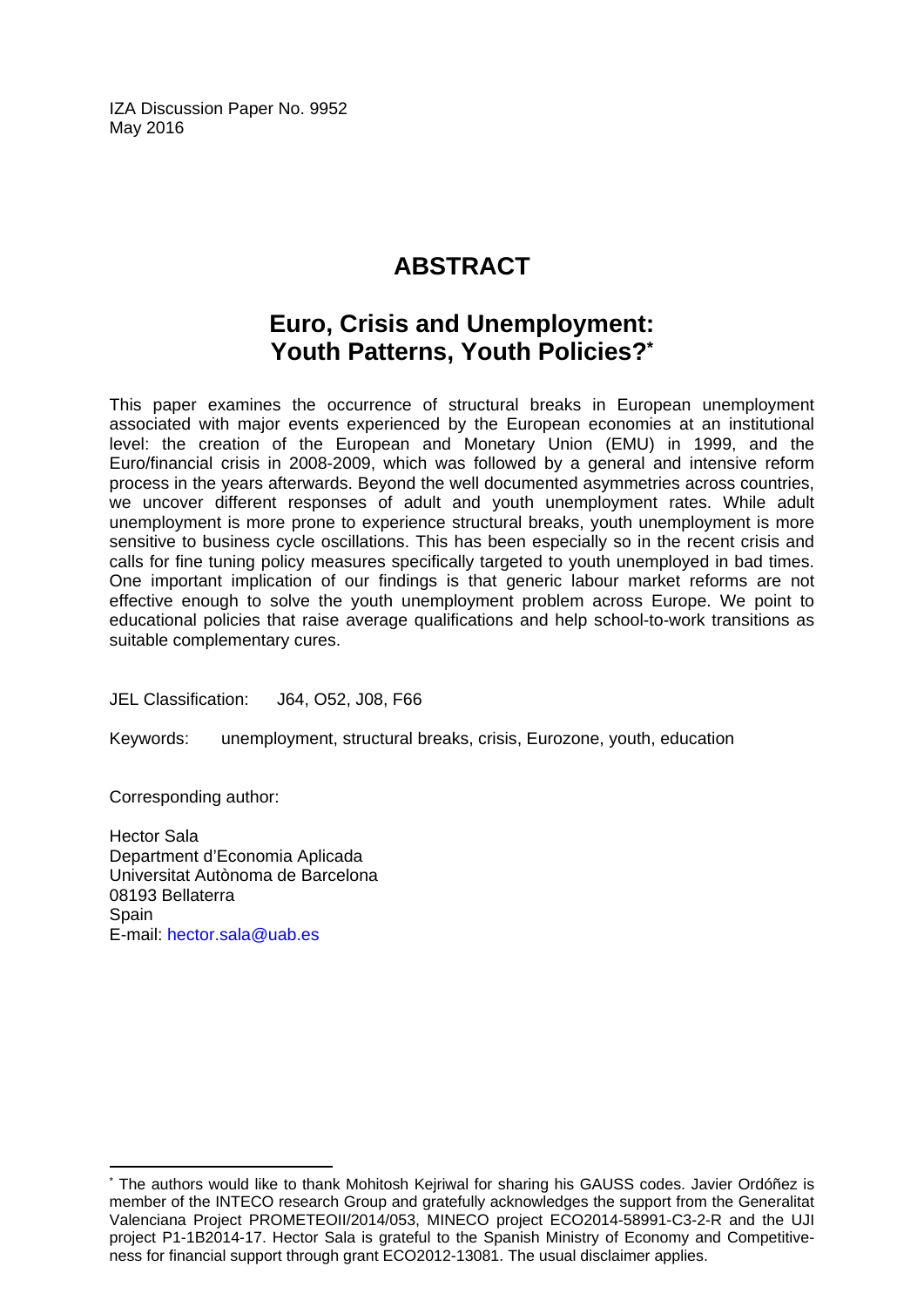#### **1. Introduction**

The Global Financial Crisis has led to a significant increase in unemployment after a long expansionary period. Aggregate unemployment in the European Union was 9.2 percent in 1999, moved down to 7.2 percent in 2007, and rose to 10.2 in 2014. In the euro area, it decreased from 9.7 to 7.5 and then rose to 11.6 percent over the same years. Within the European aggregates, however, there are wide differences in the unemployment behaviour between countries.

Unsurprisingly, the European periphery countries present the worst unemployment behaviour (Figure 1). At the start of the EMU, for example, Greece and Spain had unemployment rates around 12 and 14 percent, not far away from the 9 percent in Germany in 1999. Since then, however, while in the Scandinavian and continental European countries unemployment rates have hardly changed across expansion (1999-2007) and crisis (2008- 2014), they have doubled in the periphery (Ireland, Portugal, Spain and Greece).



Source: Eurostat.

These developments have raised concerns about the persistence of high levels of unemployment (OECD, 2011; OECD, 2014) and its social an economic consequences: widespread deterioration of human capital, discouragement and labour market withdraw, effects on government budget and standards of living. These concerns are not however new. The seriousness of the high and persistent European unemployment problem has long been recognized, and countless theoretical and empirical studies have been undertaken to determine its causes (Layard *et al.*, 1991; Bean, 1994; Ljungqvist, and Sargent, 1998; IMF, 1999; Blanchard, 2006, amongst many others).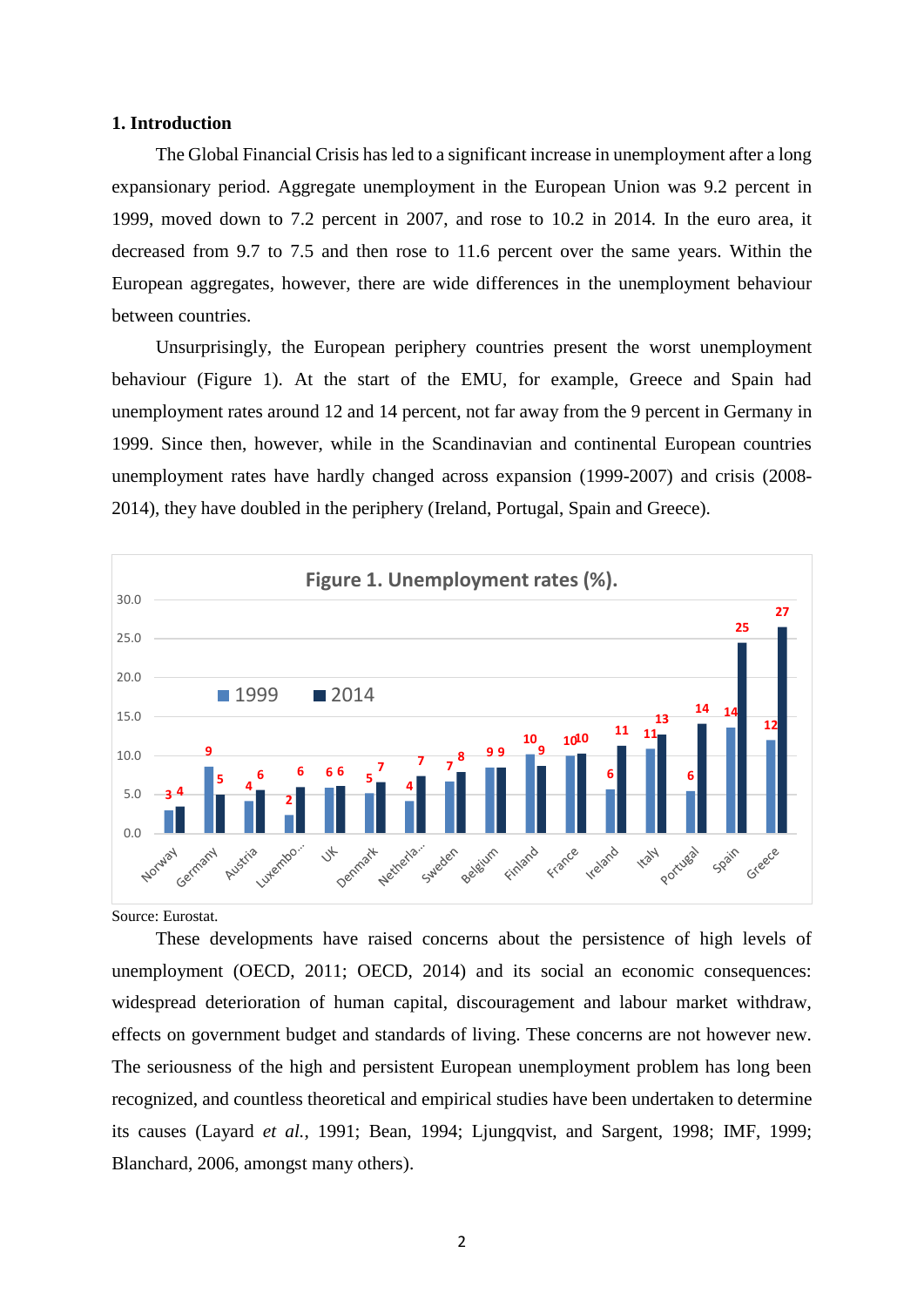However, most of these studies focus on the aggregate unemployment rate. As shown in Figure 2, youth unemployment rates may be characterised by different dynamics. Note, for example, that the rates in 2014 were larger than those of aggregate unemployment in all countries with no exception, both in 1999 and 2014. A second noteworthy feature is that unemployment increases were larger in youth unemployment in all economies with the exception of France and Norway. More precisely, the largest increases in the youth unemployment rate took place in Greece, Portugal and Spain (between 20 and 27 percentage points), followed by Ireland, Italy and Luxembourg (around 15 percentage points), and Sweden (10.6 percentage points). Note that Luxembourg more than tripled its youth unemployment rate, while in Sweden it almost doubled as it did in Austria.



Source: Eurostat.

In view of these differences, a disaggregated analysis of unemployment by considering specifically the youth and adult rates may uncover significant specific patterns, and thus be useful to refine some of the generic policy recommendations aiming at the restructuring of the so called unfriendly labour market institutions (employment and unemployment protection legislation, union power, fiscal wedges). This would not imply neglecting such policies, but certainly would call for group-specific measures in case different dynamics exist.

On strict grounds of time series analysis, unemployment persistence was first empirically assessed by Blanchard and Summers (1987, who pointed out that the degree of persistence may be caused primarily by abrupt changes in the mean rate of unemployment due to sequences of shocks. Bianchi and Zoega (1998) found, however, that a significant part of the observed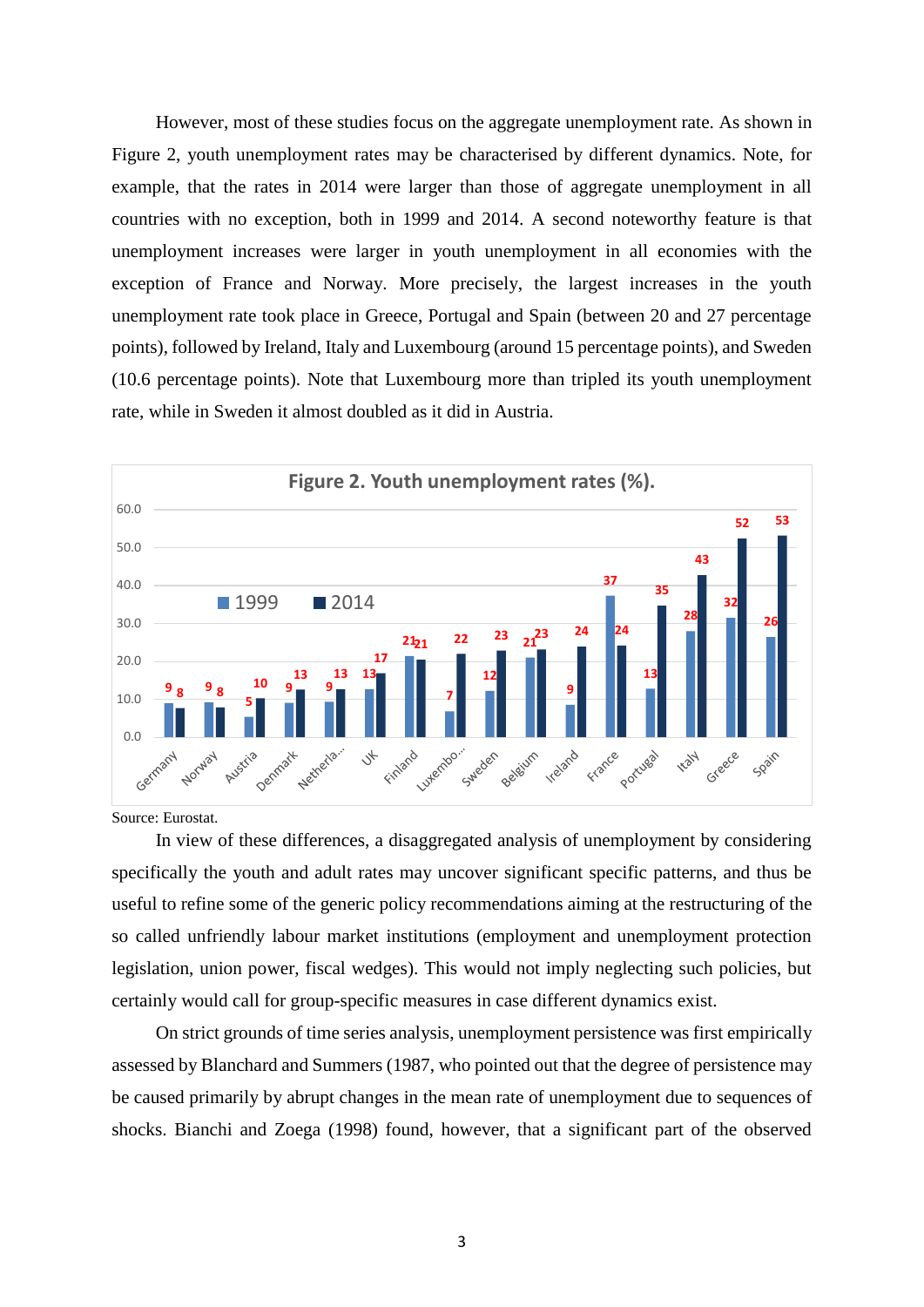persistence in unemployment is accounted for a few large shocks rather than a sequence of small shocks all having a persistent effect.

Accordingly, this paper aims at identifying potential breaks in European unemployment due to the occurrence of single definitive events: the settlement of a monetary union in 1999 and the Euro/financial crisis in 2008-2009, which was followed by an intensive and extensive reform process. In this paper we seek to answer pertinent questions such as: Can the large dispersion in unemployment rates across the euro zone area be attributed to the adoption of the single currency? Or has the latter led instead to a more similar labour market performance? Has the euro crisis contributed to an increase in structural unemployment? If so, for which countries? Are there hysteresis effects on European unemployment emanating from the current crisis?

The analysis of the occurrence of structural breaks in unemployment across euro area countries can provide an answer to these questions: the fact that, for example, structural breaks located around the introduction of the euro could appear in peripheral countries, but not in core countries, could be interpreted as a signal that the adoption of the single currency had asymmetric effects on the unemployment behaviour across euro zone countries. This situation however cannot be necessarily interpreted as a divergence effect in unemployment arising from the adoption of the euro. Rather, it may signal the fact that peripheral countries are catchingup to the core countries level in terms of, for example, competitiveness and thereby, in terms of labour market performance. To assess whether this is the case, we will analyse the trend behaviour in structural unemployment before and after the estimated shocks. Similarly to the introduction of the euro, the analysis of structural breaks can help to determine whether, as a consequence of the crisis, structural unemployment in European countries has increased. The larger the increase in structural unemployment, the higher will be the probability of having a new episode of high and persistent unemployment in Europe. From a policy point of view, the analysis of structural breaks is also important to test whether the European Employment strategy and the Lisbon Agenda had any effect in European unemployment behaviour.

Perron (1988) pointed out that the correct specification of the trend is important when considering whether a unit root is present in the data. This is particularly relevant, for if the data contains a unit root then the method of least squares to estimate the trend will suffer from size distortions. Alternatively, if the data is modelled as a difference stationary process when it is actually a trend stationary process, then the test will be inefficient and lack power relative to the trend stationary process (Perron and Yabu 2009a). The presence of structural breaks further complicates the process, as neglecting a break in an otherwise trend stationary process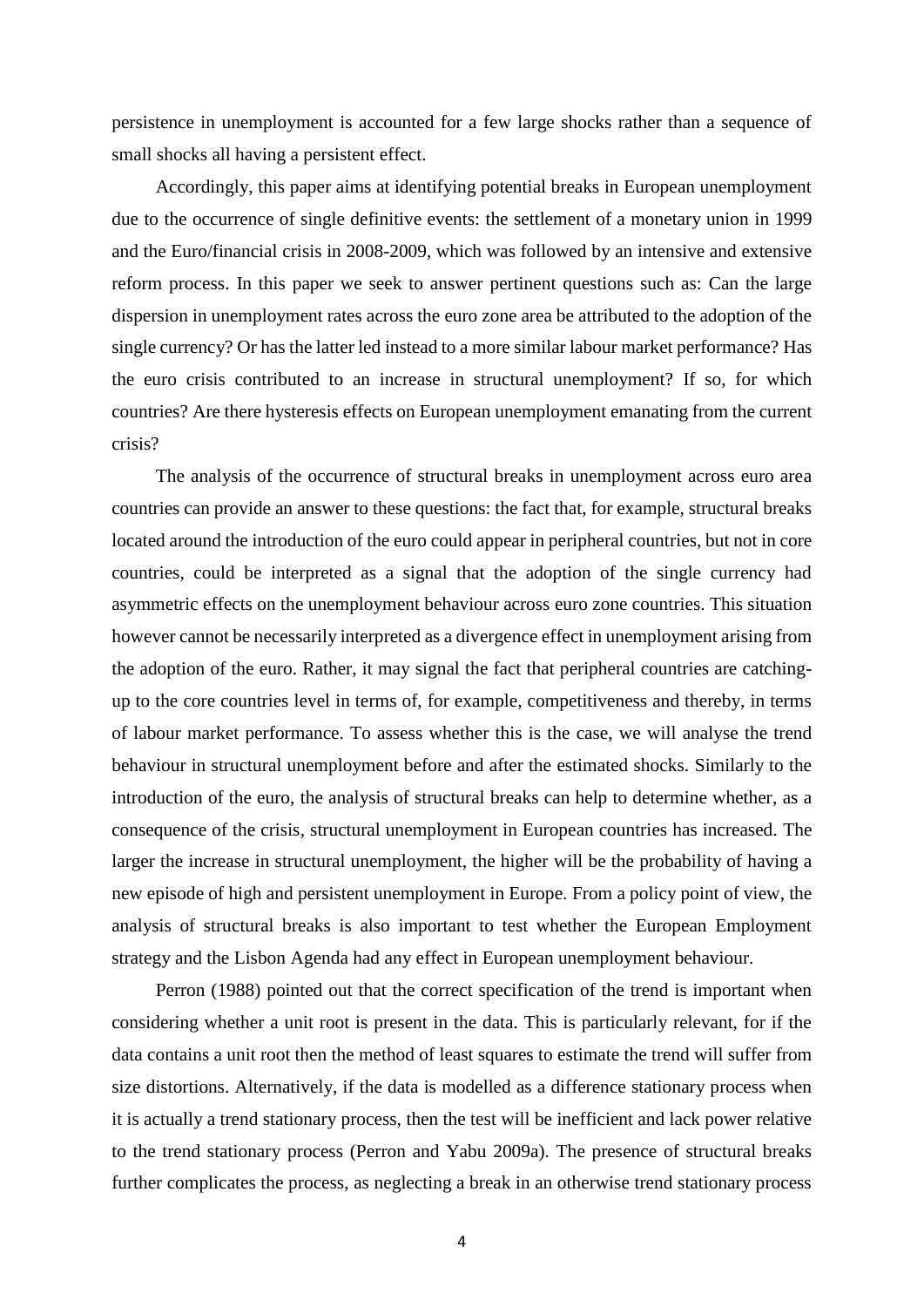can lead to the conclusion of a spurious unit root in the data (Perron 1989), while ignoring a trend break in a difference stationary process can lead the unit root test to the false conclusion that the data is stationary (Leybourne *et al.*, 1998). Therefore, when using the approach to test for unit roots while allowing for structural breaks in the trend function of the underlying data, the inference drawn from the structural break test on the level of the data depends on whether a unit root exists, while the test based on differenced data can have poor properties when the data contains a stationary component (Vogelsang,1998). This problem underscores the need to employ structural break tests that allows one to be agnostic to the nature of serial correlation in the data. To this end, we employ robust methods of Perron and Yabu (2009b) and Kejriwal and Perron (2010) to determine structural break points. Once the breaks (if any) are identified, we demarcate regimes based on the number of break points. We then proceed to estimate the trends for the individual unemployment regimes identified by the break points. Where no breaks are found, we estimate the trend over the entire sample. If we find a single structural break, we estimate the trends for the two regimes demarcated by the break point. In the presence of two breaks, three slope regimes are estimated.

The advantage of measuring the trends using the method of Perron and Yabu (2009a) is that we can be completely agnostic about the underlying order of integration of the data series, either for the individual regimes or the entire sample. Motivated by these considerations, this paper makes a robust detection of structural breaks, robust estimation of the break locations and the trend of the regimes identified by the estimated break dates.The euro crisis has also put on the top of the European economic agenda the issue of high youth unemployment and the need of implementing specific policy measures to cope with it. Despite the political consensus about this need, some authors have suggested that "it is not at all clear that young people suffer more from being unemployed than older people, or even disproportionately more than older unemployed individuals. In particular, it is not clear that the much-publicised notion of a 'lost generation' with permanent 'scars' is relevant only to the young generation" (Barslund and Gross, 2013, p. 2). To shed some light on this debate, we will test for structural breaks in both youth and adult structural unemployment to assess whether the trend behaviour after the crisis is different between both groups of unemployed.

On this point, our empirical results entail a variety of policy implications. The finding of structural breaks accompanied by statistically significant slope changes in the rate of unemployment can be associated to changes in the equilibrium rate of unemployment. In that case, the standard policy recipe takes the form of structural reforms to improve the institutional design and, thereby, help the performance of the labour market. On the contrary, in the absence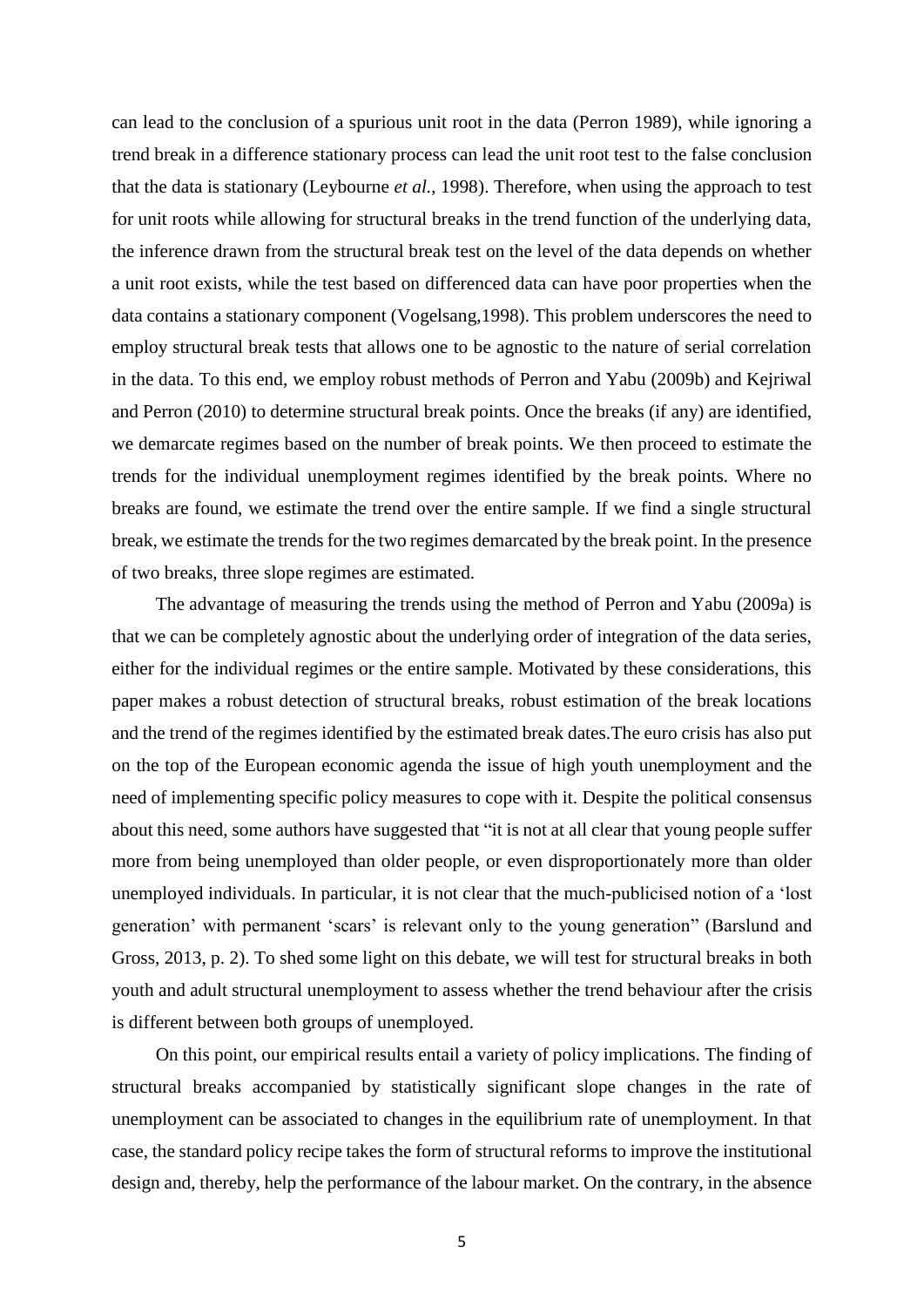of structural breaks, divergence from the equilibrium unemployment rate should be managed preferably through demand-side and growth oriented policies.<sup>1</sup>

The less standard and more novel case, however, is the one in which a different behaviour is identified for a different group (youth, adult) in a given country. Although youth and adults may benefit from group-targeted policy measures, they are all subject to the same general institutional framework. This implies that generic recommendations in terms of structural reforms may have to be complemented by more specific measures. In view of our findings, these complementary policies ought to emphasise better educational records and improvement of school-to-work transitions. In this way, youth would become less prone to reduce their participation rates when the economy is hit by a severe shock such as the Great Recession, and much less exposed to become part of the 'Not in Education Employment or Training'(NEET).

The remainder of the paper is structured as follows. Section 2 reviews the literature discussing the effects of both the single monetary policy and the current economic crisis on unemployment. Section 3 presents the theoretical and empirical evidence on the different behaviour of youth and adult unemployment rates. Section 4 discusses how structural unemployment is obtained, whereas Section 5 explains the methodology. The results are presented in Section 6 and discussed in Section 7. Finally, Section 8 concludes.

#### **2. Unemployment in Europe: the effects of EMU and the crisis.**

#### **2.1. The euro.**

1

Under the traditional macroeconomic paradigm, we should not expect any effect from the adoption of a single monetary policy on unemployment since monetary policy is neutral in the long-run and the creation of a monetary union is just a change in the monetary regime. However, in order to join the monetary union, the countries had to fulfil certain conditions, as the Maastricht Treaty, as well as the Stability and Growth Pact once in the euro zone. The institutional framework of the EMU imposed asymmetric relationships between a centralized monetary policy, restricted national fiscal policies and uncoordinated wage policies. The design of the economic governance of the euro and the deepening process of European integration zone influenced the European macroeconomic scenario, as well as the organization and the

 $1$  The finding of structural breaks and non-significant slope changes should be in principle associated to the need of demand-side and growth oriented policies on account of the absence of evidence of a change in the equilibrium unemployment rate. Nevertheless this is, in fact, an intermediate case in which the statistical results are in between the two neat cases leading to relatively safe recommendations. To the extent that this intermediate position is highly dependent on the statistical robustness of the results, these cases should be interpreted with more caution than the others (see Tables 3 and 4).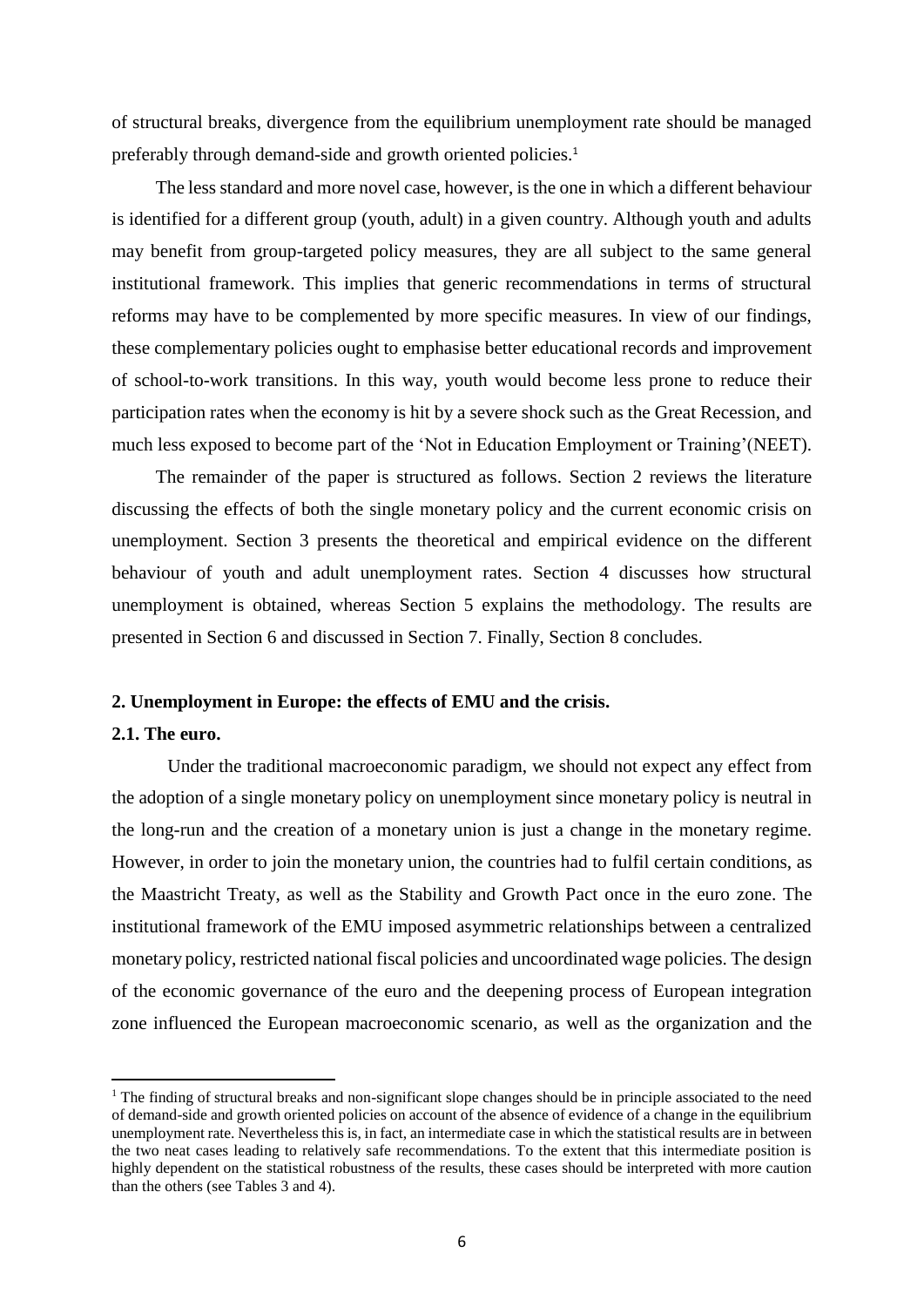functioning of European labour markets through changes in the economic environment in which these markets operate. The elimination of exchange rate fluctuations also led to a further increase in product market integration, and intensification of competition and regulation. In addition, the common currency increased price transparency, exposing national firms to a higher level of competition. All these factors have certainly affected nominal wage and price settings.

Some authors have suggested that the EMU have also affected the wage-bargaining setting through an increase in both national and transnational wage-bargaining coordination, although some others did point out that this process would be rather dubious (Calmfors, 2001). Also, Cukierman and Lippi (2001, p. 541) suggested that the EMU formation reduced unions' perceptions of the inflationary repercussions of their individual wages, inducing them to be more aggressive in their wage demands.

Having lost an important stabilizing tool such as the monetary policy, it has been argued that EMU countries have increased their labour market flexibility as a complementary mechanism to cope with adverse shocks. This is in contrast to the view that a monetary union can weaken the incentives for national labour market reform, since uncoordinated policy making can lead to more reform as countries attempt to protect themselves from others' beggarthy-neighbour policies (Sibert and Sutherland, 2000).

Overall, the effects of the EMU on the national labour markets remains a contentious issue calling for further analysis to conclude whether the unemployment behaviour across euro zone countries has changed as a consequence of the introduction of the single currency or, rather, it is a phenomenon observed in some, but not all, EMU countries.

#### **2.2. The crisis.**

Another strand of the literature claims that the recent economic crisis has had an unequal impact on the EU labour markets. As stated above, periphery countries with serious debt sustainability problems have been severely affected in terms of job destruction. In addition, as suggested by Tridico (2013), those countries that pursued a model based on flexibility alone (Ireland, Spain and the United Kingdom, for example) experienced a worse labour market performance. Some of the EU western countries (France, Italy, Portugal, Spain, Sweden and the United Kingdom) suffered a double dip, Greece and Ireland experienced multiple dips, whereas the rest of the EU western economies have had at least one year of output contraction. The question now is whether the effects coming from the crisis have translated into structural breaks on unemployment and for which countries.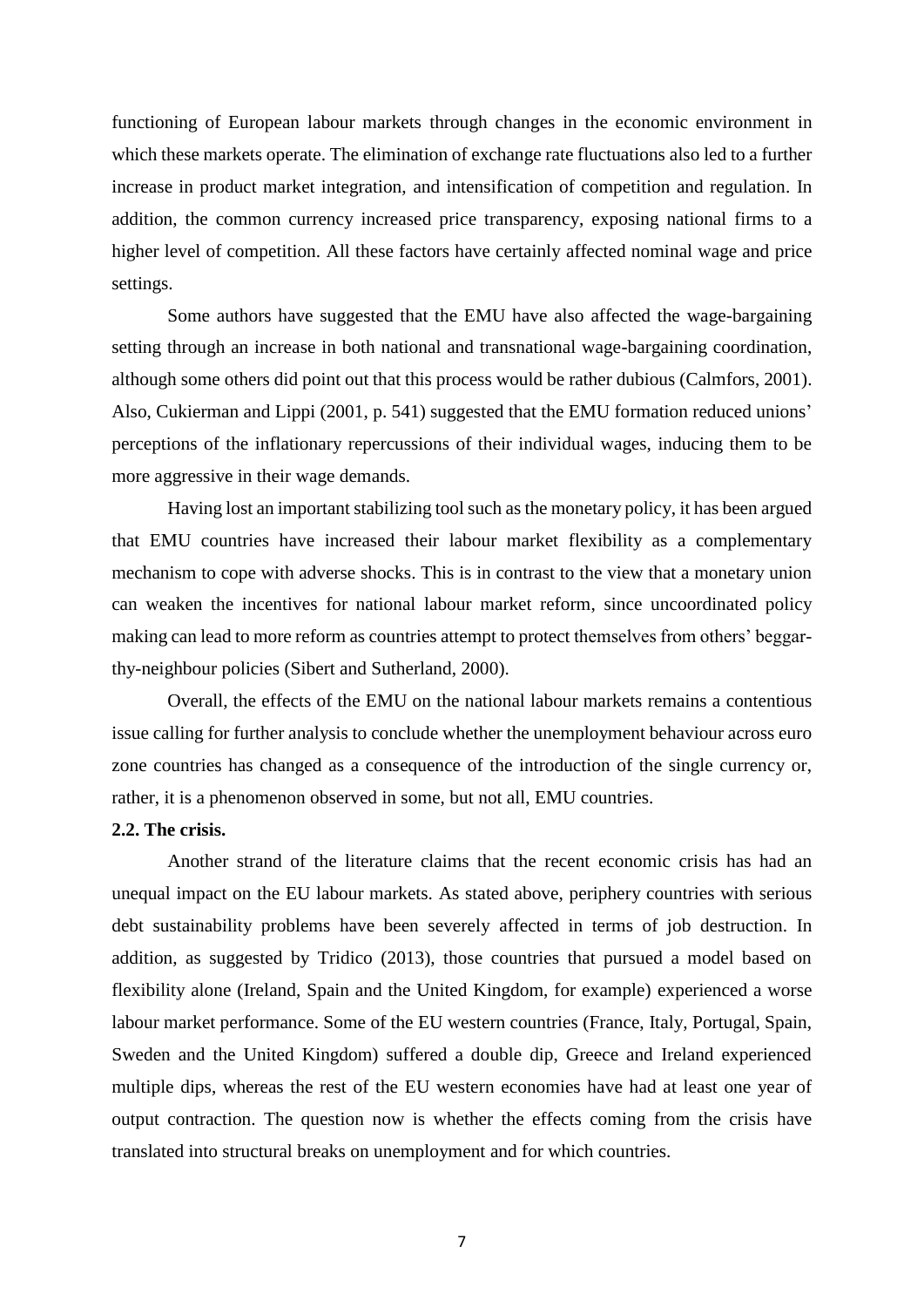The financial nature of the crisis may have also an important role in the behaviour of labour markets through the decline in output and investment associated with heightened uncertainty, higher risk premia, and tighter lending standards (Hall, 2009). As suggested by Calvo *et al.* (2012), financial crisis tend to be followed by jobless recoveries in the presence of low inflation, and by significant lower real wage recoveries in the presence of high inflation. Hysteresis effects in the presence of jobless recoveries can lead to an increase in both longterm and structural unemployment. Boeri, *et al.* (2013) find that financial recessions amplify labour market volatility and Okun's elasticity over the business cycle.

Overall, the labour market impact of the crisis is still calling for attention, especially with regard to its disaggregated impact by groups, and its youth bias.

#### **3. Unemployment in Europe: youth versus adult unemployment.**

Youth unemployment rates in the EU vary widely across countries and regions and have been exacerbated during the crisis increasing from 15.5 percent in 2007 to 23.5 percent in 2013, and being generally more than twice as high as the adult unemployment rates. The latter can be partly explained because of a smaller youth labour force. However, official youth unemployment rates are also likely to be an underestimate measure of the true problem since the discouraged worker effect is higher for youngsters given that they can opt to continue their education or simply live with their families. These options reduce robust search efforts if finding a job is difficult, and can potentially lead to the so-called NEET.

Youth unemployment responds to the same two main drivers of (adult) unemployment, as discussed in Section 2; that is, business cycles and the institutional setup as well as features of the labour market. However, the impact of these factors can be different for youth and adult unemployment. According to Ryan (2001), youth unemployment tends to be super-cyclical, meaning that it is more sensitive to the business cycle than adult unemployment. IMF (2014) reports that cyclical factors explain 50 percent of the changes in youth unemployment rate, though 70 percent in stressed euro area countries. The sensitivity of youth unemployment to the business cycle can be explained due to special features of youth employment, such as the concentration of youth employment in cyclically sensitive industries and in small and mediumsize enterprises (see OECD, 2006; Scarpetta, et. al, 2010; European Commission, 2013).

Labour market characteristics can also have an impact on youth unemployment for the following two reasons: First, youth population have lower levels of human capital, skills and generic and job-specific work experience. As a consequence, youth productivity is lower and they are more exposed to long-term unemployment, unstable and low-quality jobs, and perhaps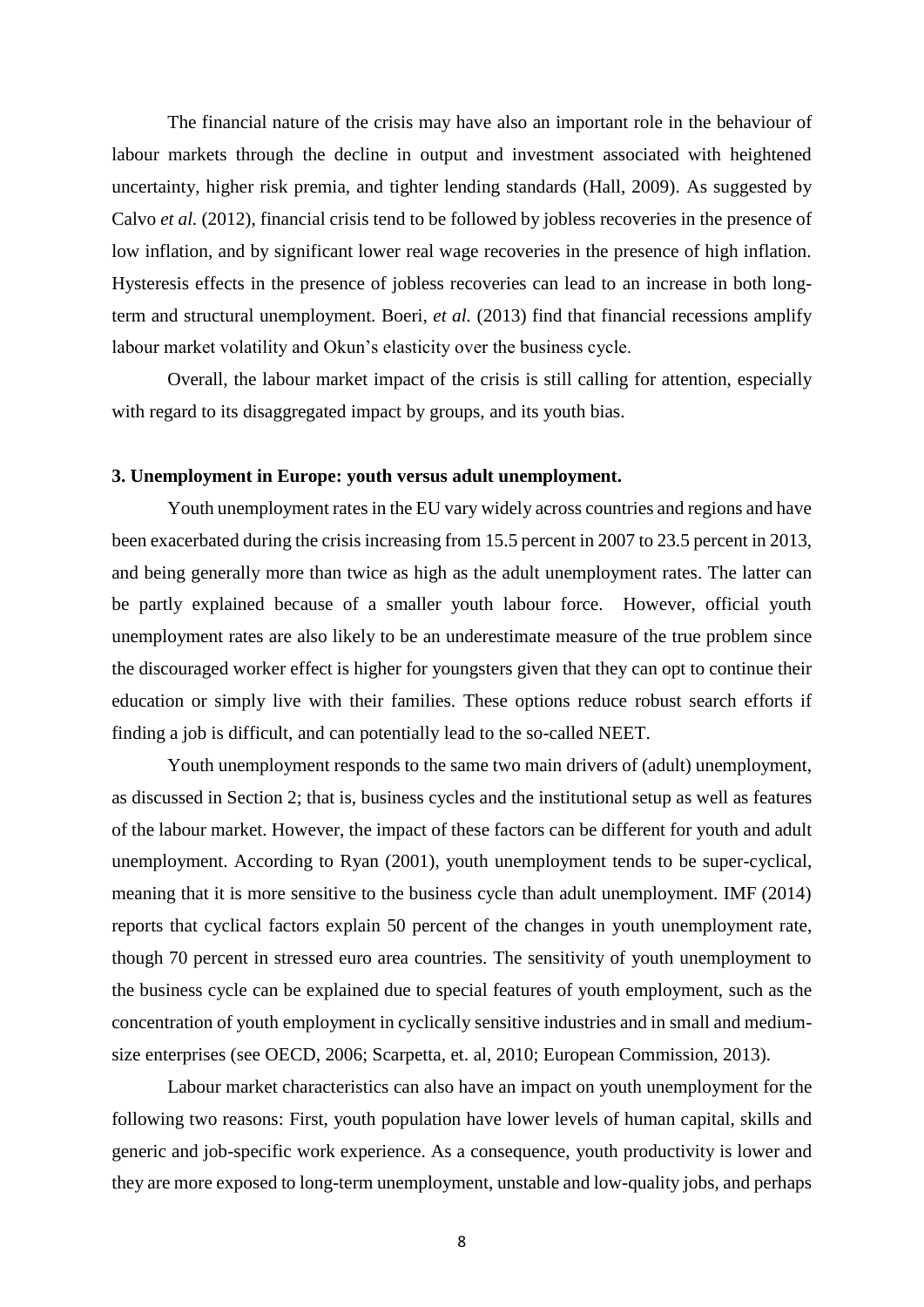social exclusion (OECD, 2005). In the specific case of Europe, Pastore (2015) argues that the youth experience gap is the key factor to understand why youth unemployment in Europe is much higher. Secondly, the institutional framework is also relevant through the existence of dual labour markets and temporary jobs (Bertola *et al.*, 2007; Nunziata and Staffolani, 2007), hiring and firing regulations, minimum wages relative to the median wage and firing costs (Neumark and Wascher, 2004; Bernal-Verdugo, 2012), unionization (Bertola, *et al.*, 2007), or the school-to-work-transition (Ryan, 2001) and the university-to-work-transition (Sciulli and Signorelli, 2011) institutions.

#### **4. Data and computation of monthly structural unemployment.**

The data employed in this study consists of monthly observations for overall, adult and youth unemployment in Austria, Belgium, Denmark, Finland, France, Germany, Ireland, Italy, Luxembourg, the Netherlands, Norway, Portugal, Spain, Sweden and the United Kingdom. The data was obtained from Eurostat. The sample period runs from January 1993, the starting year of the common market within the European Economic Community, to September 2013.

Actual unemployment rates are traditionally decomposed into 'structural' and 'cyclical' unemployment. Structural unemployment is the rate of unemployment that would be observed if the economy were not hit by shocks (either demand or supply shocks), if inflation were held at a low steady state, and the economy grew smoothly. Hence, structural unemployment reflects a range of structural factors such as the efficiency of the labour market, the demographic features of the labour force, or the labour market institutions, and is attained when the economy comes to rest at potential output. Cyclical unemployment is the higher (lower) unemployment due to a recession (or boom) and results therefore from shocks.

The distinction between structural and cyclical unemployment can be difficult. Structural unemployment can rise because of sectoral changes leading to more mismatch, poor recruiting or job-finding tools, adverse changes in demographic features of the labour force or changes in labour market institutions, but also, due to prolonged periods of high cyclical unemployment. The fact that a rise in actual rate of unemployment leads to an increase (perhaps even an equal increase) in the underlying structural or equilibrium unemployment rate is commonly known as unemployment hysteresis (Blanchard and Summers, 1987; Røed, 1997). In the presence of hysteresis, increases in unemployment will have long-lasting effects, with substantial costs in terms of higher inflation and lost output and income (O'Shaughnessy, 2011).

Following Shimer (2005), and subsequent studies, monthly structural unemployment in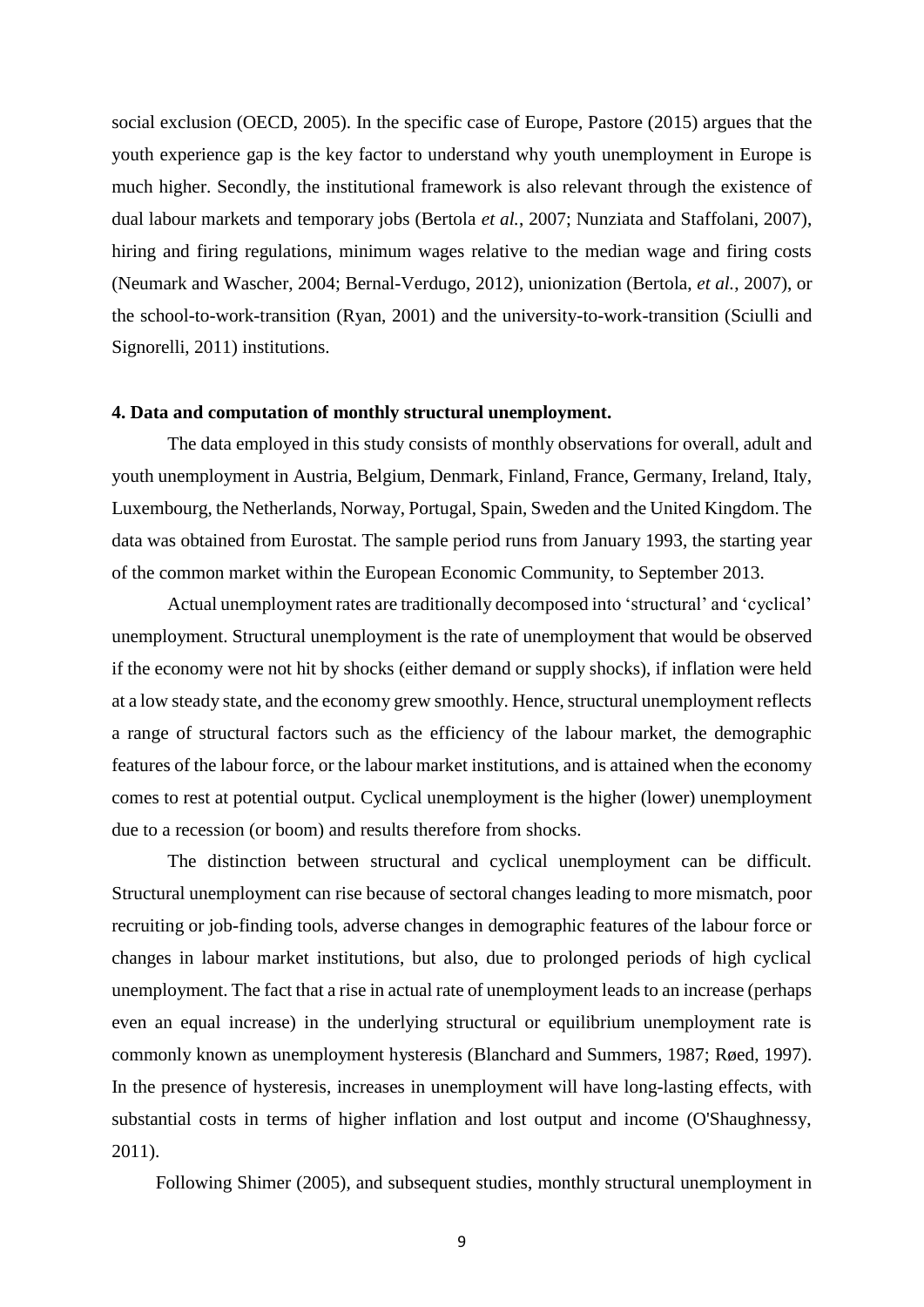this paper is obtained using the Hodrik-Prescott (HP) filter. This approach opens up the issue of how the notion of structural unemployment can be best studied in an empirical sense. It is well-known that a variety of related concepts --such as Natural Rate of Unemployment, NAIRU, steady state, frictionless equilibrium-- coexist in the literature. A variety of methods, ranging from the estimation of structural models to the filtering of the unemployment series (using various techniques), have been employed to provide empirical estimations of these concepts. Here we use the HP filter for the following two reasons.

First, the use of monthly data for 16 countries prevents considering standard institutional controls used, for example, in five-years average panel data estimation. Even the use of quarterly data would greatly reduce the availability of suitable controls and, thus, the possibility of using alternative methods. However, given that we are interested in considering a meaningful period (our sample starts at the inception of the European common market, the integration stage before the EMU), using monthly data provides us with enough degrees of freedom to conduct our analysis.

Secondly, a very popular strand of the literature using the Diamond-Mortensen-Pissarides framework has proceeded in the same way allowing us to compare our findings. The difference is that in such search-and-matching models, à la Shimer (2005) and beyond, it is the structural component that is removed from the analysis (and the business cycle component that is retained), while in this study we are interested in the structural part of the unemployment rate series. Here it should be noted that the sensitivity of the results to the HP filter is greatly reduced as it is the trend component that is being retained and analysed. Moreover, irrespective of the method, we are interested in comparing the outcome of our time series analysis for the adult and youth unemployment rates across 16 economies. Thus, comparability is granted provided the same method is used for the different series, as it is obviously done here.

#### **5. Econometric methodology.**

To estimate trends in unemployment data for the various countries chosen in this study, we consider the following model:

$$
UNEMP_t = \alpha + \beta t + u_t, \qquad u_t = \psi u_{t-1} + \varepsilon_t, \tag{1}
$$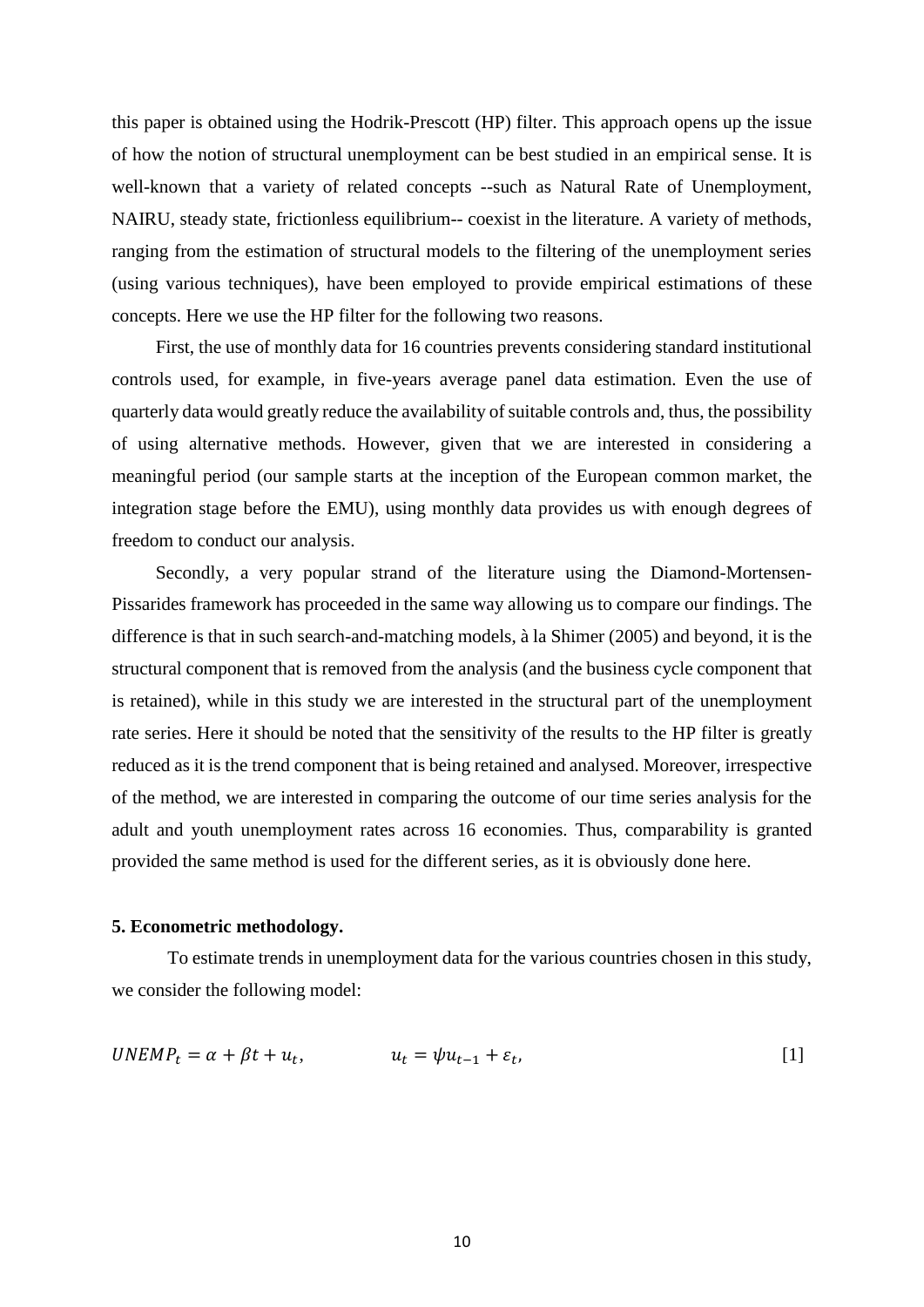where UNEMP denotes the unemployment rate,  $u_t$  measures the deviation from trend, which is described in this case as an AR(1) process<sup>2</sup>. The parameter  $\beta$ , which measures the trend, is the hypothesis of interest. If the trend is significant, that is, we reject  $H_0: (\beta = 0)$ , then we proceed to observe (i) whether the trend is negative, that is  $(\beta < 0)$ , to conclude that the unemployment rate has fallen over time, or (ii) whether the trend is positive, that is  $(\beta > 0)$ , to conclude that the real unemployment rate has increased over time.

Consider the model given by [1] where the error term is specified as an AR(1) model. The weighted least squares (WLS) is calculated using the following:

$$
\mu_W = \sum \hat{u}_t \hat{u}_{t-1} / (\sum \hat{u}_t^2 + 1/T \sum \hat{u}_t^2)
$$
 [2]

where  $\mu_W$  denotes the weighted least square estimate and T denotes the total number of observations in the sample. Following Roy and Fuller (2001), we obtain the unbiased estimates  $\hat{\mu}_{UB}$ , and following Andrews (1993) the median unbiased estimates  $\hat{\mu}_{MU}$  are calculated. Perron and Yabu (2009a) then obtain the following super-efficient estimate as follows:

$$
\hat{\mu}_{US} = \begin{cases}\n\hat{\mu}_{UB} & \text{if } |\hat{\mu}_{UB} - 1| > T^{-1/2} \\
1 & \text{if } |\hat{\mu}_{UB} - 1| \le T^{-1/2}\n\end{cases}
$$
\n[3]

or,

**.** 

$$
\hat{\mu}_{MS} = \begin{cases} \hat{\mu}_{MU} & \text{if } |\hat{\mu}_{MU} - 1| > T^{-1/2} \\ 1 & \text{if } |\hat{\mu}_{MU} - 1| \le T^{-1/2} \end{cases}
$$
 [4]

where  $\hat{\mu}_{\text{US}}$  and or  $\hat{\mu}_{\text{MS}}$  are the super-efficient estimates based on the unbiased estimate and the median unbiased estimate respectively. The Feasible Generalised Least Square (FGLS) procedure is applied to obtain the estimate of the trend parameter  $\beta$  and construct the FGLS t– statistic for the unbiased and median unbiased estimate; that is,  $t_{\beta}^{F}(UB)$  and  $t_{\beta}^{F}(MU)$  respectively.

However, if the errors in [1] are a higher order than AR(1), the estimate  $\hat{\mu}$  is obtained from the following regression:

<sup>&</sup>lt;sup>2</sup> This assumption is relaxed in the following econometric analysis to allow for a general AR(p) process. To keep the description of the econometric methodology simple, we assume an AR(1) process at this stage.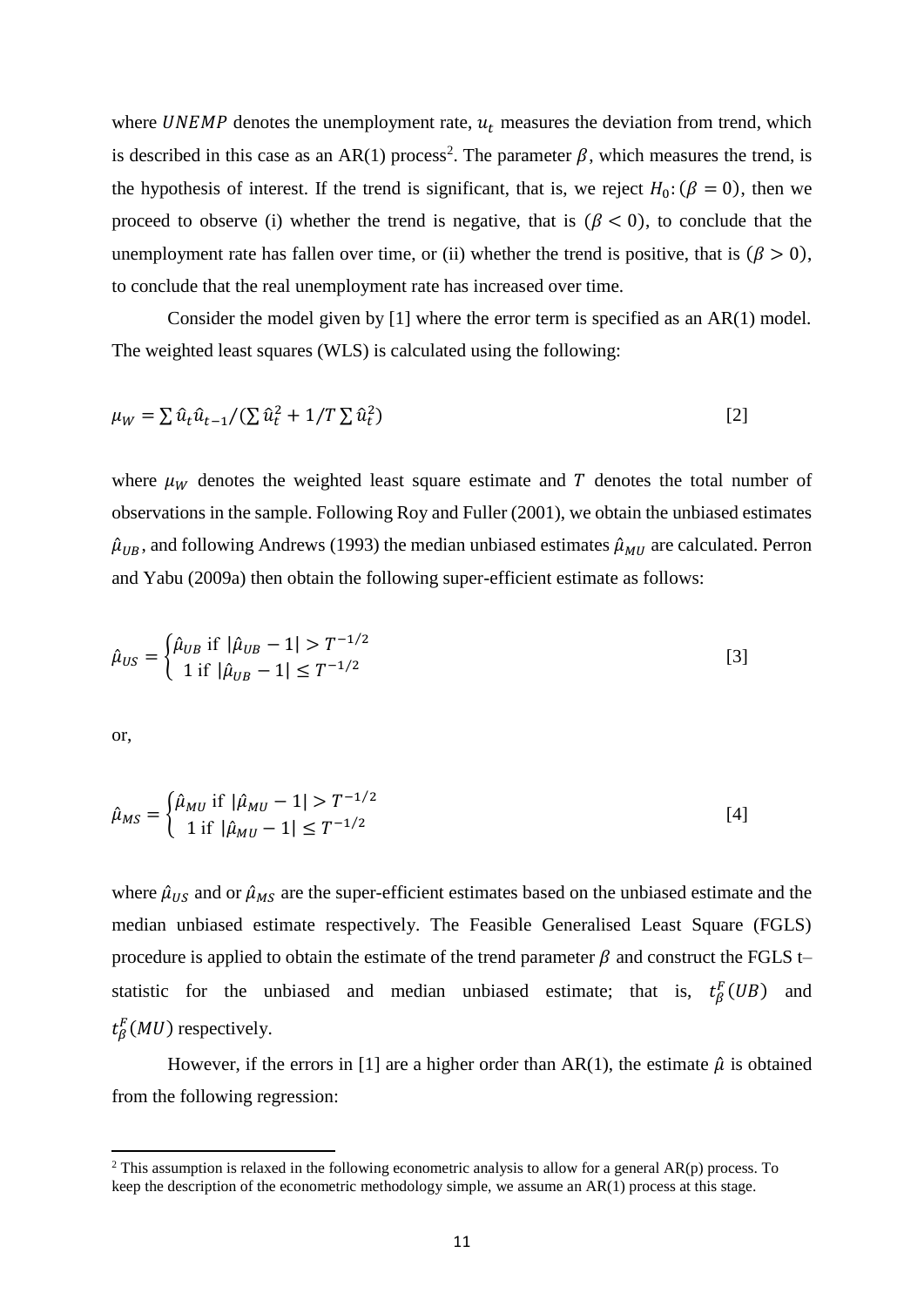$$
\hat{u}_t = \mu \hat{u}_{t-1} + \sum_{i=1}^k \varsigma_i \Delta \hat{u}_{t-i} + e_{tk}
$$
\n
$$
\tag{5}
$$

The lag length  $k$  is selected using the Modified Akaike Information Criterion (MAIC) following Ng and Perron (2001) with k allowing to be in the range  $\left[0, 12(T/100)^{1/4}\right]$ . The weighted symmetric least squares estimator  $\hat{\mu}_W$  is constructed for an AR(p) process [see Fuller (1996, p.415)]. The truncated estimate  $\hat{\mu}_{MU}$  (median unbiased estimator) or  $\hat{\mu}_{UB}$  (unbiased estimator) is then applied to obtain the super-efficient unbiased estimate  $\hat{\mu}_{US}$  or super-efficient median unbiased estimate  $\hat{\mu}_{MS}$  using [3] or [4] respectively. Finally, the quasi–FGLS procedure is applied to obtain the estimate of the trend parameter  $\beta$  and construct the Robust Quasi-FGLS t–statistic for the unbiased and median unbiased estimate, that is,  $t_\beta^{RQF}(UB)$  and  $t_\beta^{RQF}(MU)$ respectively. Perron and Yabu (2009a) show that for a similar sample size as chosen in this study, the  $t_{\beta}^{RQF}(MU)$  has some liberal size distortions in comparison to the  $t_{\beta}^{RQF}(UB)$ . When  $\psi = 1$ ,  $t_{\beta}^{RQF}(MU)$  and  $t_{\beta}^{RQF}(UB)$  have similar power; however, when  $\psi$  departs from unity  $t_{\beta}^{RQF}(MU)$  has comparatively higher power. For brevity, in this paper we estimate the median unbiased estimate only.<sup>3</sup>

So far, the economic literature have proposed and applied different unit root tests with and without structural breaks. Usually we do not know in advance whether the time series are affected by structural breaks, which conditions the analysis that can be conducted using unit root tests. Thus, if breaks are not accounted for when in fact they have affected the time series, the unit root tests can be biased towards the non-rejection of the null hypothesis of unit root. On the other hand, allowing for inexistent breaks when computing the unit root tests can imply reductions in the empirical power of the statistics. This issue has been recently addressed in Perron and Yabu (2009b) allowing for breaks in the level and slope of the trend function given by [1]. Perron and Yabu (2009b) find that the exponential functional of the Wald test has a limiting distribution that is nearly the same for both I(0) and I(1) variables. Following Roy and Fuller (2001), a biased corrected version of the least squares estimate of  $\hat{\mu}$  is carried out to allow for good size and power properties in finite samples. Perron and Yabu (2009b) design a test statistic—hereafter, the  $Exp - W$  break test statistic—that allows to test if there is a

**.** 

<sup>&</sup>lt;sup>3</sup> We conducted the analysis and the unbiased estimates are broadly the same; the results are available on request.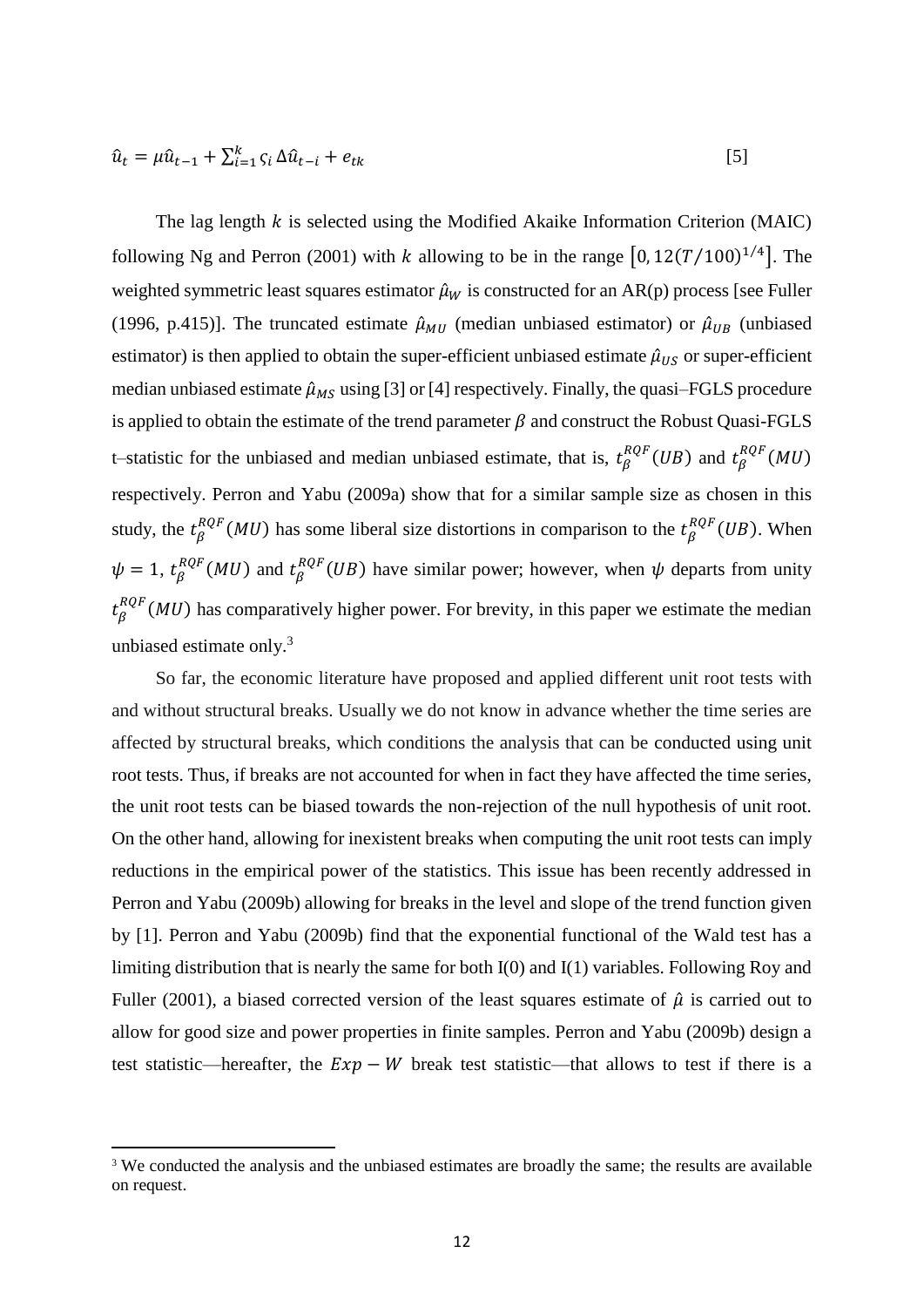structural break affecting the time trend of the series regardless of whether the series is I(0) or I(1). The test is as follows:

$$
Exp - W = \ln\left[\frac{1}{T}\sum exp\left(\frac{1}{2}W(\lambda)\right)\right]
$$
 [6]

where  $\lambda$  denotes the break fraction and *W* denotes the Wald statistic. In this paper, we have computed the  $Exp - W$  break test statistic considering the model that allows for changes both in the level and the slope of the time trend, which is the most general specification.

In the spirit of Perron and Yabu (2009b), a sequential procedure is proposed by Kejriwal and Perron (2010) that allows one to obtain a consistent estimate of the true number of breaks irrespective of whether the errors are  $I(1)$  or  $I(0)$ . The first step is to conduct a test for no break versus one break. Conditional on a rejection, the estimated break date is obtained by a global minimization of the sum of squared residuals. The strategy proceeds by testing each of the two segments (obtained using the estimated partition) for the presence of an additional break and assessing whether the maximum of the tests is significant. Formally, the test of one versus two breaks is expressed as:

$$
ExpW(2|1) = max_{1 \le i \le 2} \{ ExpW^{(i)} \}
$$
 [7]

where  $ExpW^{(i)}$  is the one break test in segment *i*. We conclude in favour of a model with two breaks if  $ExpW(2|1)$  is sufficiently large.

#### **6. Empirical Results**

The full set of empirical results obtained from applying this methodology are presented in the Appendix. The first set of tables show the number of breaks and their corresponding dates for the trend components of total unemployment (Table A1), youth unemployment (Table A2), and adult unemployment (Table A3). In each of the Tables the exponential Wald test (ExpW) statistics are calculated, first allowing for one break using the Perron and Yabu (2009b) test. If a break is found we then adopt the sequential break test due to Kejriwal and Perron (2010). The number of breaks are listed in the designated column in Tables A.1 to A.3 and the preponderance of breaks is noted to fall around the introduction of the EMU or the occurrence of the financial crisis. Tables A4 to A6 show, respectively, the slope changes in the individual regimes that are demarcated by the structural breaks. What is interesting to note, is that the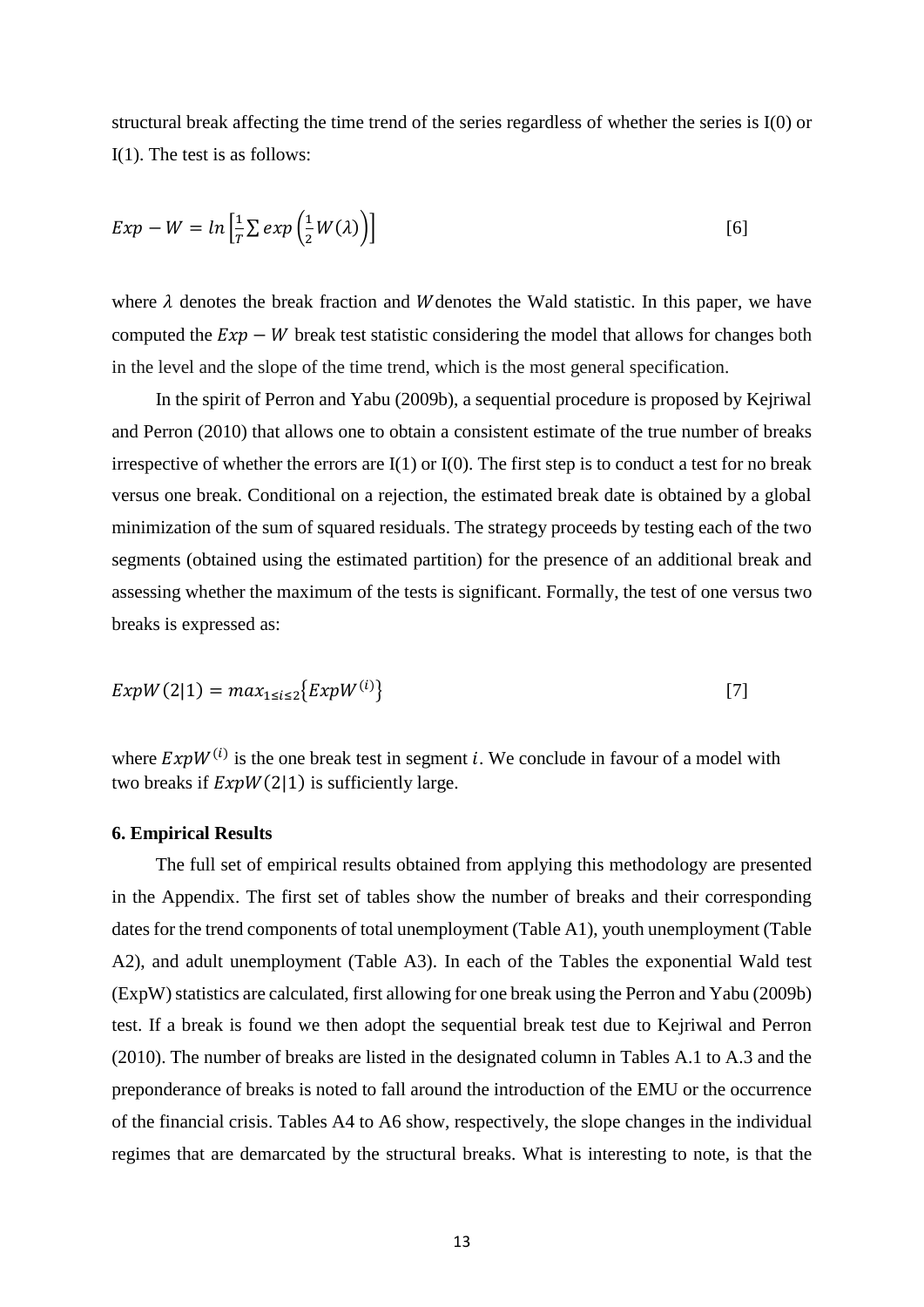results are varied with no common pattern. However, it is clear that the sample period considered is characterised by broken trends that could be positive, negative or insignificant. Given the density of this information, Table A7 provides a qualitative summary of the results presented in Tables A1 to A6. The results obtained raise some significant findings as follows.

First, the analysis based on the aggregate unemployment rate fails to uncover significant differences in the unemployment dynamics of the youth and adult unemployment rates.

Secondly, we find the existence of a similar number of structural breaks when adult and youth unemployment rates are examined. Therefore, there is no evidence that the *trend component* of the youth unemployment rate is more responsive than the adult one. In other words, differences between aggregate and youth unemployment take the form of enhanced volatilities in response to temporary shocks (as the literature has shown), but do not show up, as a general feature across countries, in the form of different intensities in their response to structural breaks.

Thirdly, a significant finding is that a structural break occurred in the aftermath of the Eurozone creation in January 1999 and affected adult unemployment rates in the Continental European countries (Belgium, Germany, Finland, Luxembourg, and Netherlands), together with Portugal. Moreover, this break entailed a significant slope change with the exception of Belgium. Note that these are, in general, economies that undertook significant reforms at the time. For example, Germany with the Act on part-time work and fixed term employment relationships (*Gesetz uber Teilzeitarbeit und befristete Arbeitsvertrage*) passed in December 2000, followed by the Hartz reforms; the Netherlands with the Part-Time Employment Act passed in February 2000 as part of the framework Work and Care Act; or Finland with Act n. 55/2001 to reform the Employment Contracts Act or Act n. 944/2003 to create individualised programmes for all long-term unemployed.

Regarding youth unemployment, Belgium, Germany and the Netherlands also experienced a structural break with slope change, while the rest did not.

On the contrary, Southern European periphery economies did not experience the EMU break in terms of unemployment. This group is made of the PIIGS (Portugal, Ireland, Italy, Greece and Spain) plus France, but may also be defined as including the Club-Med countries together with Ireland. Our hypothesis is that this cluster is made of the economies that experienced more pressure to comply with the Maastricht Criteria, since they were economies with a wider gap with respect to the leading ones (mainly in the Continental European group).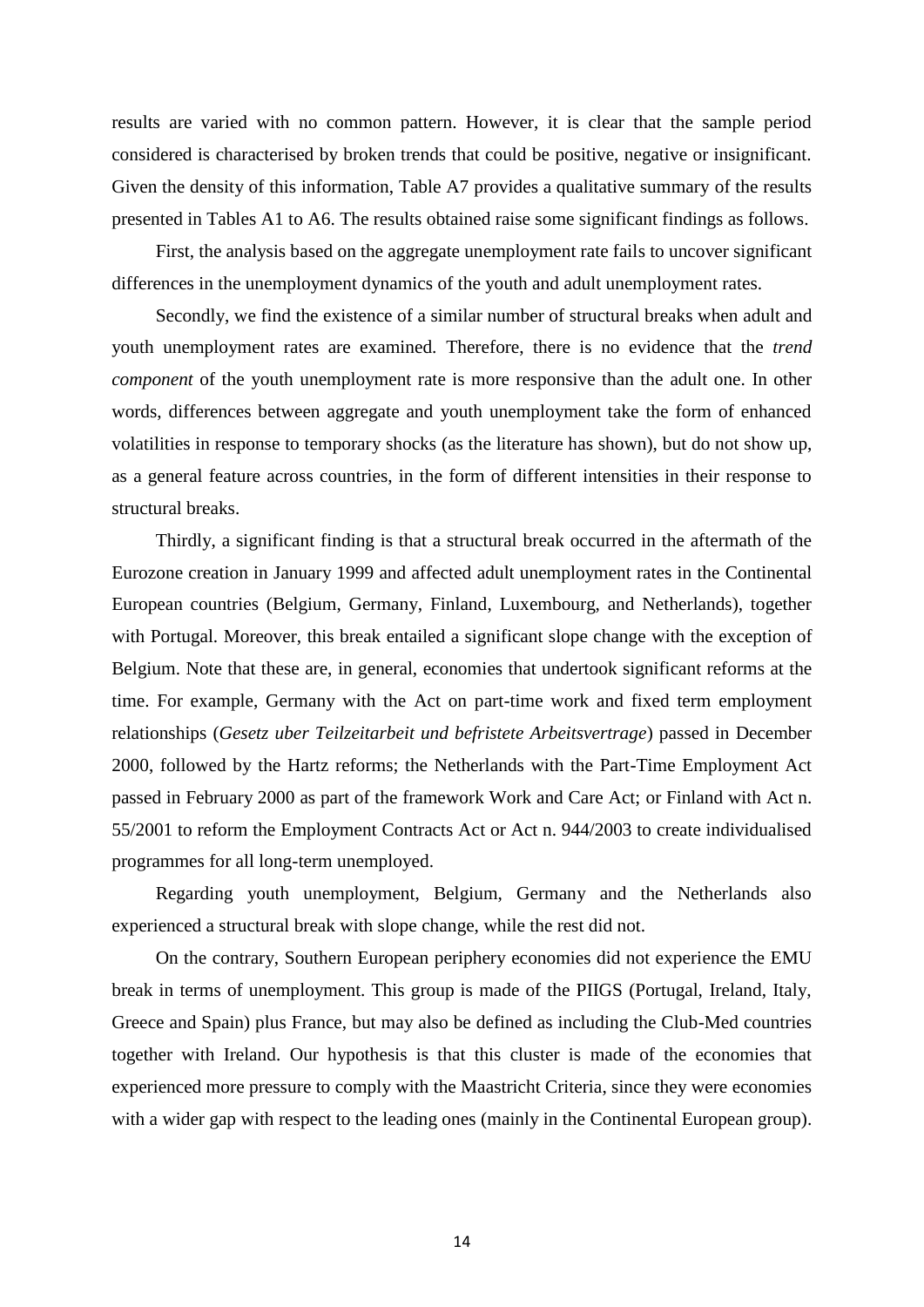# **Figure 3. Summary of the EMU break.**

|              |                                                                        | <b>EUROZONE COUNTRIES</b>                                                                         |                                                                      |                                                | <b>COUNTRIES NOT IN THE EUROZONE</b>                                                       |                           |  |  |
|--------------|------------------------------------------------------------------------|---------------------------------------------------------------------------------------------------|----------------------------------------------------------------------|------------------------------------------------|--------------------------------------------------------------------------------------------|---------------------------|--|--|
|              | <b>STRUCTURAL BREAK</b><br>$\ddot{}$<br>CHANGE                         | <b>STRUCTURAL BREAK</b><br><b>BUT</b><br>SIGNIFICANT SLOPE NON-SIGNIFICANT SLOPE<br><b>CHANGE</b> | NO STRUCTURAL BREAK                                                  | <b>STRUCTURAL BREAK</b><br>$\ddot{}$<br>CHANGE | <b>STRUCTURAL BREAK</b><br><b>BUT</b><br>SIGNIFICANT SLOPE NON-SIGNIFICANT SLOPE<br>CHANGE | NO STRUCTURAL BREAK       |  |  |
|              |                                                                        |                                                                                                   |                                                                      |                                                |                                                                                            |                           |  |  |
| <b>ADULT</b> | GERMANY,<br>FINLAND,<br>LUXEMBOURG,<br>NETHERLANDS,<br><b>PORTUGAL</b> | <b>BELGIUM</b>                                                                                    | AUSTRIA,<br>FRANCE,<br>GREECE,<br>IRELAND,<br>ITALY,<br><b>SPAIN</b> | <b>NORWAY</b>                                  | SWEDEN                                                                                     | U.K.,<br><b>DENMARK</b>   |  |  |
|              |                                                                        |                                                                                                   |                                                                      |                                                |                                                                                            |                           |  |  |
| <b>YOUTH</b> | BELGIUM,<br>GERMANY,<br>IRELAND,<br><b>NETHERLANDS</b>                 | AUSTRIA,<br>FRANCE,<br><b>GREECE</b>                                                              | FINLAND,<br>ITALY,<br>LUXEMBOURG,<br>PORTUGAL,<br><b>SPAIN</b>       | SWEDEN,<br>U.K.                                |                                                                                            | NORWAY,<br><b>DENMARK</b> |  |  |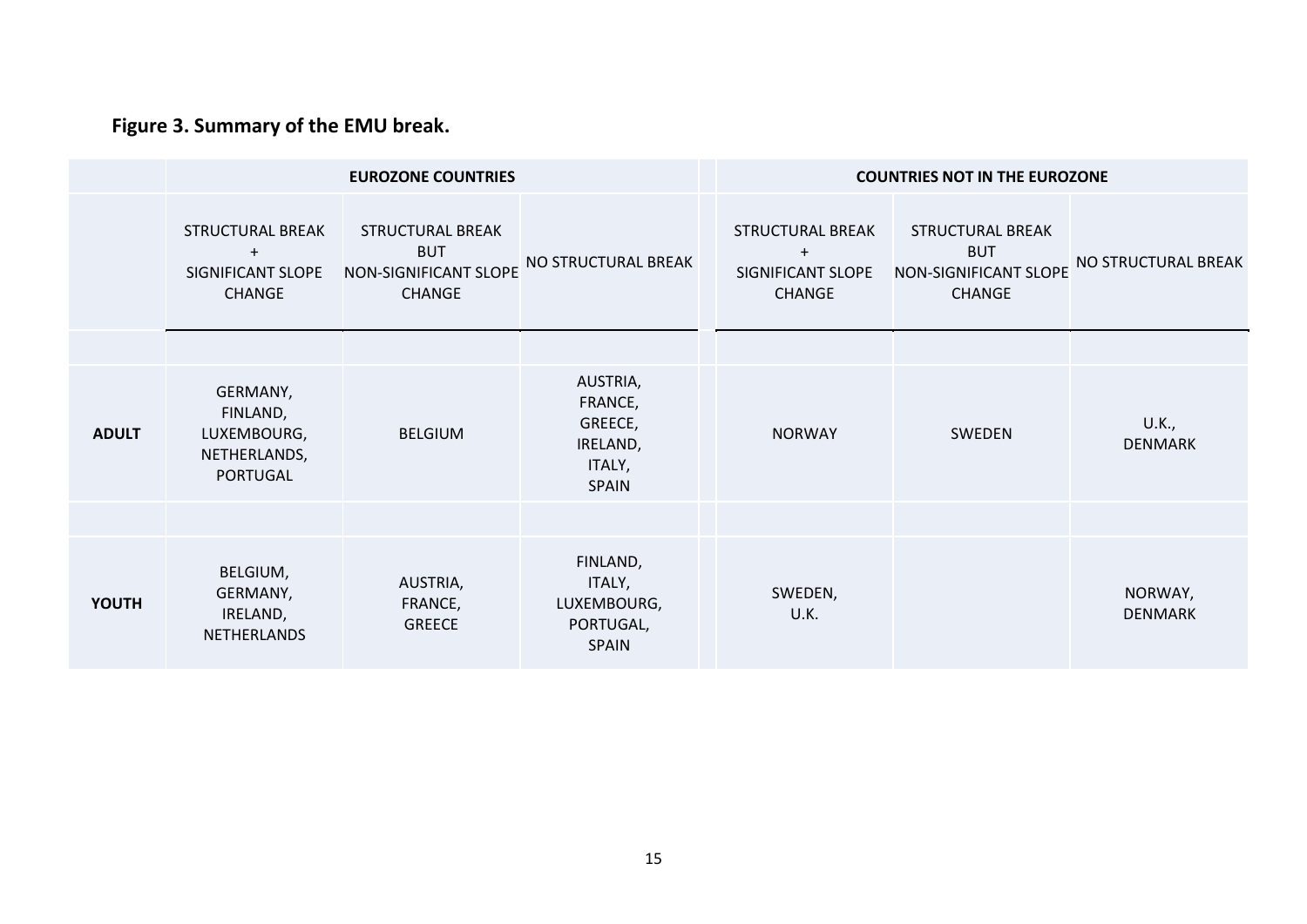# **Figure 4. Summary of the Euro/Financial crisis break.**

|              | <b>EUROZONE COUNTRIES</b>                                                            |                                                                                 |                                                                                                                                           |  | <b>COUNTRIES NOT IN THE EUROZONE</b>                                       |                                                                                 |                               |
|--------------|--------------------------------------------------------------------------------------|---------------------------------------------------------------------------------|-------------------------------------------------------------------------------------------------------------------------------------------|--|----------------------------------------------------------------------------|---------------------------------------------------------------------------------|-------------------------------|
|              | <b>STRUCTURAL BREAK</b><br>$\ddot{}$<br>SIGNIFICANT SLOPE<br><b>CHANGE</b>           | <b>STRUCTURAL BREAK</b><br><b>BUT</b><br>NON-SIGNIFICANT<br><b>SLOPE CHANGE</b> | NO STRUCTURAL BREAK                                                                                                                       |  | <b>STRUCTURAL BREAK</b><br>$\ddot{}$<br>SIGNIFICANT SLOPE<br><b>CHANGE</b> | <b>STRUCTURAL BREAK</b><br><b>BUT</b><br>NON-SIGNIFICANT<br><b>SLOPE CHANGE</b> | <b>NO STRUCTURAL BREAK</b>    |
|              |                                                                                      |                                                                                 |                                                                                                                                           |  |                                                                            |                                                                                 |                               |
| <b>ADULT</b> | AUSTRIA,<br>FRANCE,<br>GREECE,<br>IRELAND,<br>ITALY,<br>NETHERLANDS,<br><b>SPAIN</b> | <b>FINLAND</b>                                                                  | BELGIUM,<br>GERMANY,<br>LUXEMBOURG, PORTUGAL                                                                                              |  | U.K.                                                                       | <b>DENMARK</b>                                                                  | NORWAY,<br>SWEDEN             |
|              |                                                                                      |                                                                                 |                                                                                                                                           |  |                                                                            |                                                                                 |                               |
| <b>YOUTH</b> |                                                                                      | <b>BELGIUM</b>                                                                  | AUSTRIA,<br>BELGIUM,<br>GERMANY,<br>FINLAND,<br>FRANCE,<br>IRELAND,<br>ITALY,<br>LUXEMBOURG,<br>NETHERLANDS,<br>PORTUGAL,<br><b>SPAIN</b> |  |                                                                            | U.K.                                                                            | DENMARK,<br>NORWAY,<br>SWEDEN |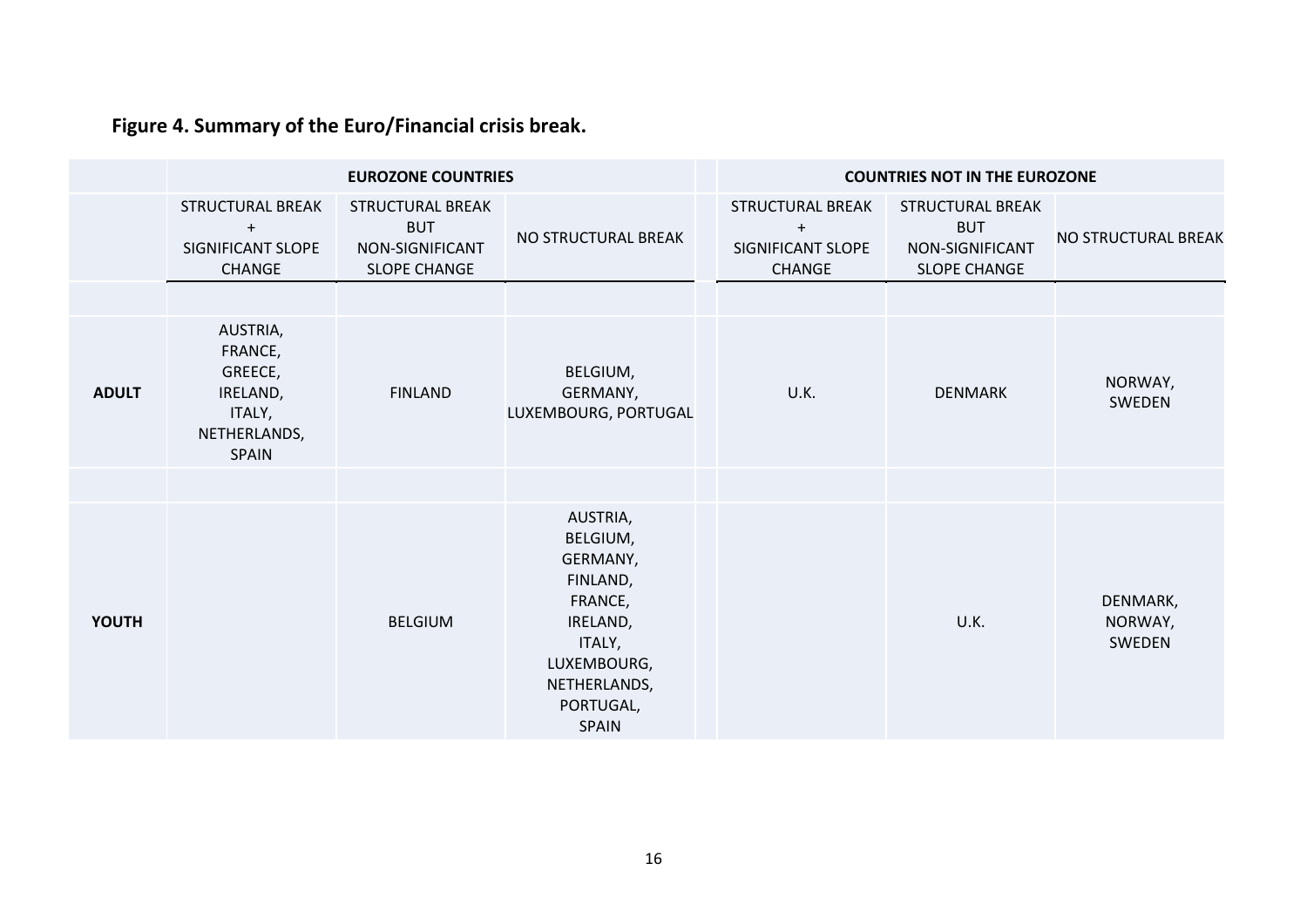Finally, Austria, which is not clustered with the Continental European economies by the tests (neither when its youth or when its adult unemployment rates are examined), and Luxembourg (clustered with the PIIGS when the youth unemployment rates are examined), record poor figures for youth unemployment (Figure 2) between 1999 and 2014, even though they appear to do rather well in terms of adult unemployment (Figure 1). During these years, youth unemployment doubled in Austria (from 5% to 10%) while it more than tripled in Luxembourg (from 7% to 22%). If we add the PIIGS, we have the set of economies where youth population has suffered the most with respect to the unemployment problem in the Euro years.

Our results may be compared with those in Romero-Ávila and Usabiaga (2008, 2009), who study the main unemployment paradigms over the period 1976 to 2004 by employing panel stationarity tests due to Camarero *et al.* (2006) and Carrion-i-Silvestre *et al.* (2005), that allows for an unknown number of endogenous structural breaks. While their chosen timeperiod does not match with our study, interestingly, the timing of the breaks around 1999 is reflected in both studies. As noted by Romero-Ávila and Usabiaga (2009), their methodology requires elimination of endpoints (due to a 15% trimming) preventing them from detecting structural breaks associated with some institutional reforms aimed at making European labour markets more flexible which took place after 1999.

The second major structural break took place around 2008 with the onset of the worldwide Financial Crisis and the subsequent Sovereign-Debt crisis in the Eurozone countries.

This break, in contrast to the EMU one, is found to severely affect the Club-Med countries, France and the PIIGS (with the exception of Portugal), together with Austria and the Netherlands. This is the group of economies with a structural break affecting their adult unemployment rates and causing significant slope changes in the corresponding new unemployment regimes. On the contrary, Belgium, Germany and Luxembourg have not experienced a regime change, while the one in Finland was not significant. The absence of Netherlands in this group is explained by the fact that a relatively large part of the economic shock was translated into unemployment (de Graaf-Zijl *et al.*, 2015).

This result may be connected with the intensity of the Sovereign-Debt crisis. Together with Portugal, whose labour market has always evolved remarkably well relative to the Spanish one, which is very similar (see Blanchard and Jimeno, 1995), the Club-Med countries are the ones that have suffered the Great Recession more intensively. Note that these are, precisely, the economies that did not embark in institutional reforms at the start of the EMU period and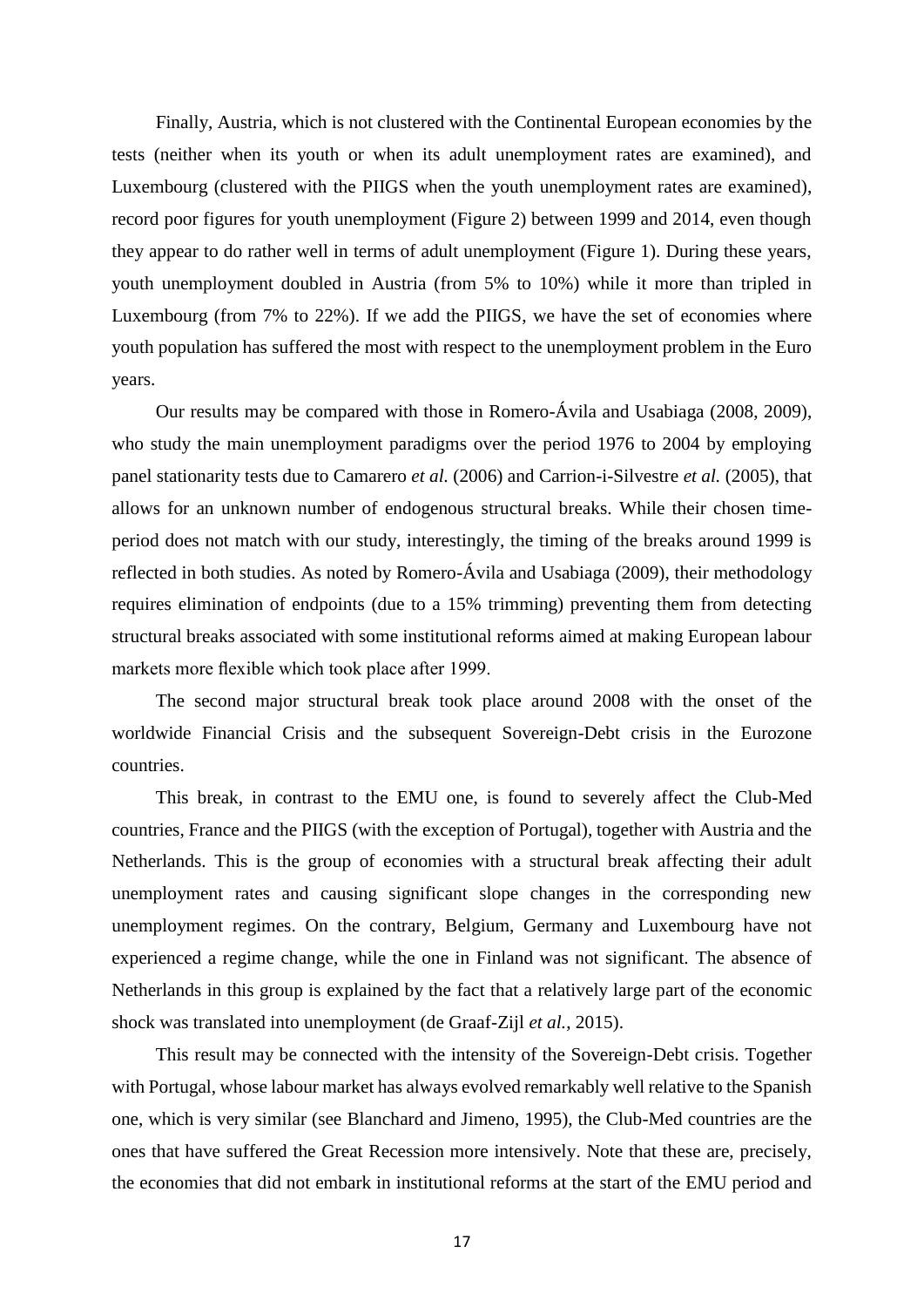were, thus, less prepared to compete without the possibility of currency devaluations. In the absence of such reforms and divergence in the degree of competitiveness (as indicated, for example, by the evolution of the real unit labour costs as it has been shown by Ordóñez *et al.*, 2015), they became highly indebted economies; first at the private level, then at the public one, so that the impact of the Great Recession was reflected, among other things, in new and higher unemployment rate regimes.

The most salient result regarding this second major shock is related to the youth unemployment rates, which show a complete absence of evidence that the Euro and Financial crisis break has caused a regime change in this segment of the labour market. Although, at first sight, it would be tempting to see this result as positive (to the extent that larger structural youth unemployment rates seem to have been avoided), we claim that it brings truly bad news.

The reason of our pessimist assessment lies on the fact that although youth are not as much caught into long-term unemployment as adults, they may end up in a worse situation. The first reason is that the youth have the possibility of temporarily leaving the labour market, as they have done in response to the crisis. As shown by Figure 5, the youths in the EU have reduced their participation rates more intensively in the economies where youth unemployment has worsened (recall Figure 2). This is clearly the case of the PIIGS and Luxembourg, which is the country with the lowest youth participation rate (26%), then followed by Italy. Further, it should be noted that some of the most affected economies had much higher participation rates in 1999 (Ireland 54%, Portugal 47%, Spain 43%) than today, and even that these participation rates were close to the ones in Germany (stable at around 50%) and larger than in Belgium or France (where they are below 40%).



Source: Eurostat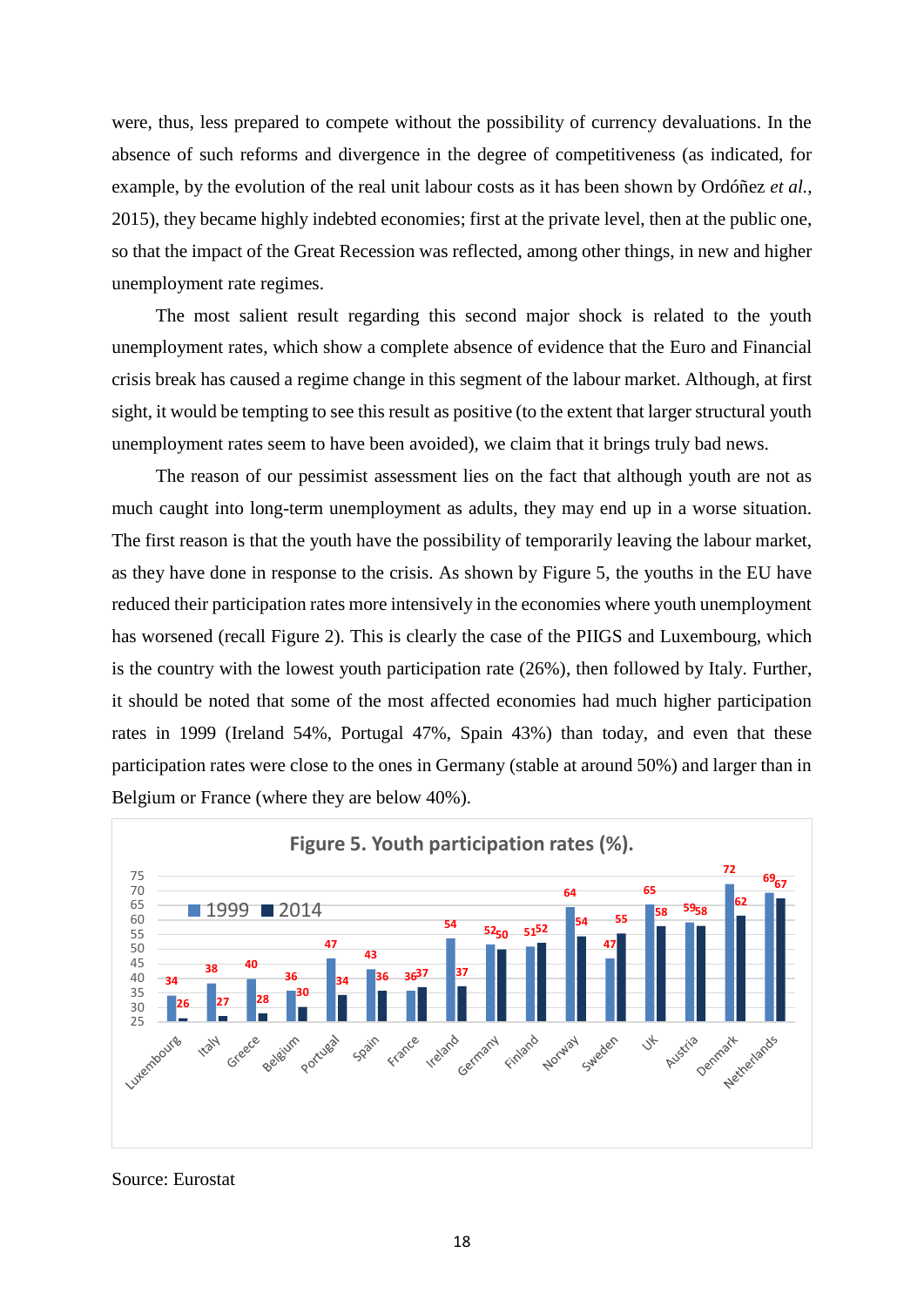The second reason why youth may find that their situation deteriorates, is that a significant proportion of them may abandon the education system. The growing relevance of this phenomenon has given rise to a significant increase of the NEET, especially in the economies most affected by the crisis (see O'Higgins, 2015). As shown in Figure 6, this group accounts for around 20% of the persons between 15 and 24 years old in Spain, Greece and Italy, followed by Ireland and Portugal with values around 15%.



Source: International Labour Office.

#### **7. Discussion and policy implications**

Youth unemployment is one of the most worrying legacies of the Great Recession (O'Higgins, 2015). One approach to discuss possible solutions to reduce this problem is to evaluate the specific effectiveness, for the youth, of active labour market policies (ALMPs). An extensive appraisal along these lines has recently been conducted in Caliendo and Schmidl (2016). Another approach is to rely on macro-oriented analysis, such as ours, to elucidate which economies seem to be in need of more intensive structural reforms and whether these reforms should be designed more generically (i.e., for all groups) or more targeted towards some specific groups.

However, general conclusions from macro-oriented analyses are based on the finding of cross-country asymmetries (for example, in terms of salient increases in structural unemployment rates), and result in economic policy recipes at the country level. This is the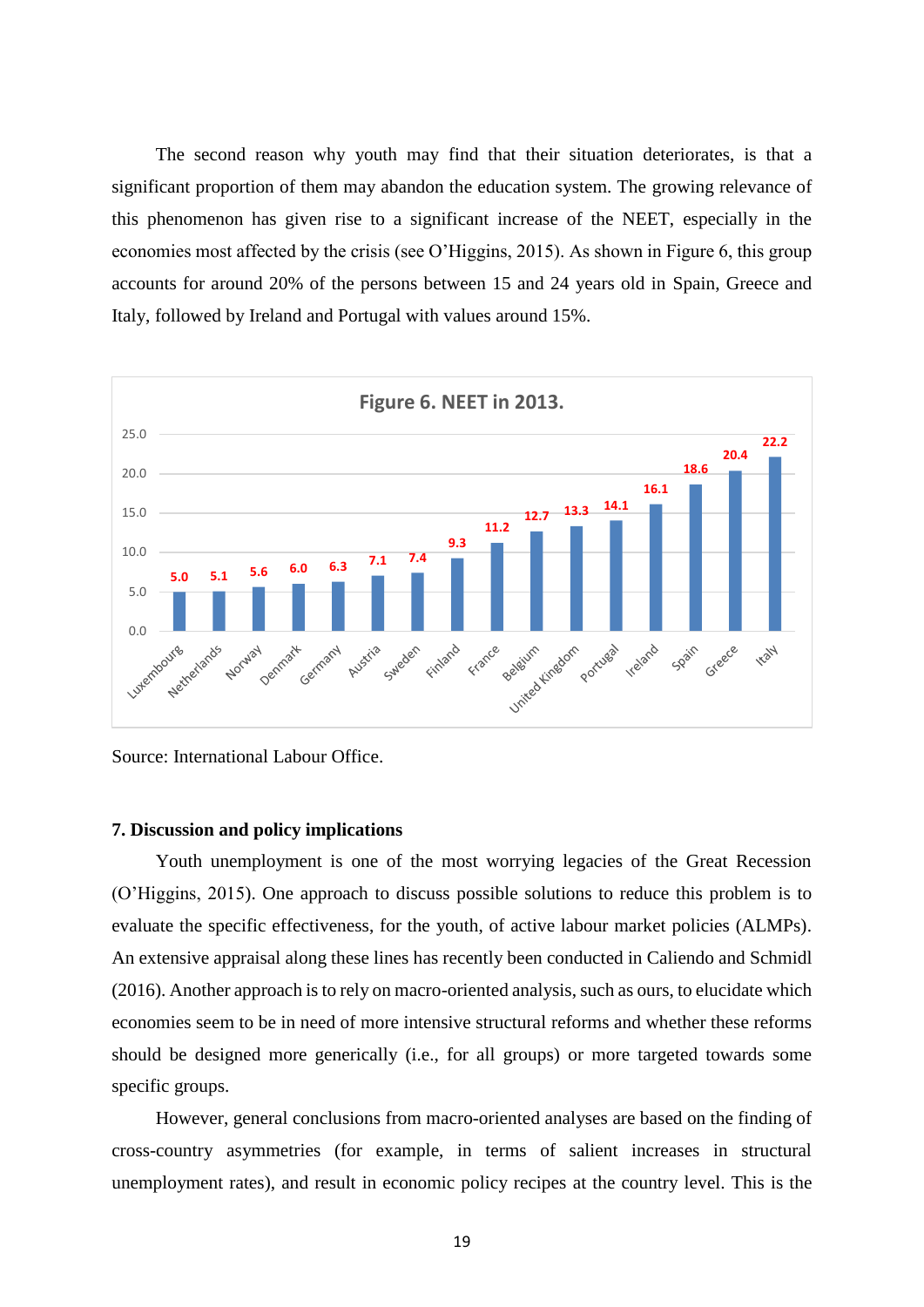case of the studies by Fosten and Ghoshray (2011) or Srinivasan and Mitra (2014). For a given country (that is, in a situation in which labour market institutions and regulations are basically shared by both youth and adults), in case of significant group asymmetries, general policy recipes may be of a limited effectiveness. This is the case of the structural break related to the Euro/Financial crisis, which caused a significant impact on structural adult unemployment in some economies, but did not cause a (significant) structural break in any country in terms of youth unemployment.

Given the associated fall in participation rates and the increases in the youth NEET, we claim that it is essential to complement generic institutional measures with policies that enhance and improve transitions from the educational system to the labour market. This claim emerges from recognizing the close correlation between those economies having experienced the worse performance of youth unemployment along the Euro and Financial crisis, and those displaying the worst performance on the PISA scores (displayed in Figure 7). In addition, we can also signal the case of Sweden, which is close to the bottom in PISA scores (after having fallen successively wave after wave), and has experienced a clear increase from 12% to 23% in youth unemployment.



Source: OECD Programme for International Student Assessment (PISA).

Of course, one could argue that this is just a one-off observation, but we can extend this analysis to the PIAAC scores, which reflect the average qualification level of the adult population. Since adult population is composed of different cohorts having exited from the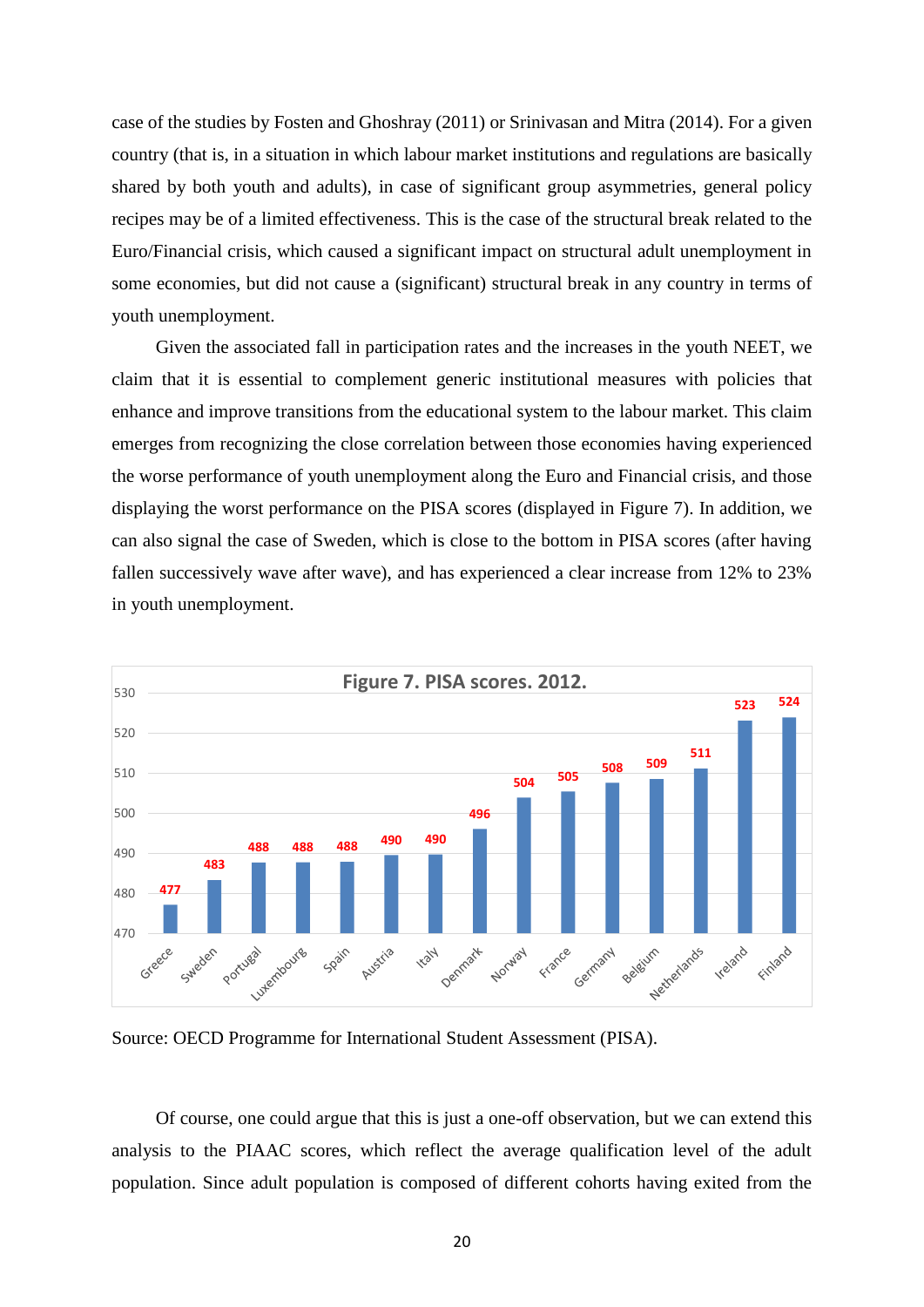educational system in different decades, a positive correlation in this case would probably reflect a more structural relationship between the structural performance of the educational system and the labour market resilience to shocks.

As shown by Figure 8, the PIAAC scores show that the Club-Med economies are those at the bottom position. At the top of the scale, in contrast, we find the Netherlands and Finland, two of the economies with youth unemployment rates that have not changed much between 1999-2014 in clear contrast with the PIIGS (recall Figure 2). Also, most Scandinavian countries are perched in the upper position and, coincidentally, do not display any sort of youth unemployment problem (with the already mentioned exception of Sweden).



Source: OECD Programme for the International Assessment of Adult Competencies (PIAAC).

Note, that if we had not conducted a time series analysis separately for youth and adult unemployment rates, we would not have identified the structural breaks in youth unemployment as consequence of the Euro and Financial crisis. It is this finding of the preponderance of breaks around these two significant events, that has allowed our analysis to move beyond the standard policy recommendation of implementing structural reforms, and instead focus on the consequences that poor qualifications and a poor performance of the educational system may have for the performance of the labour market. These complementary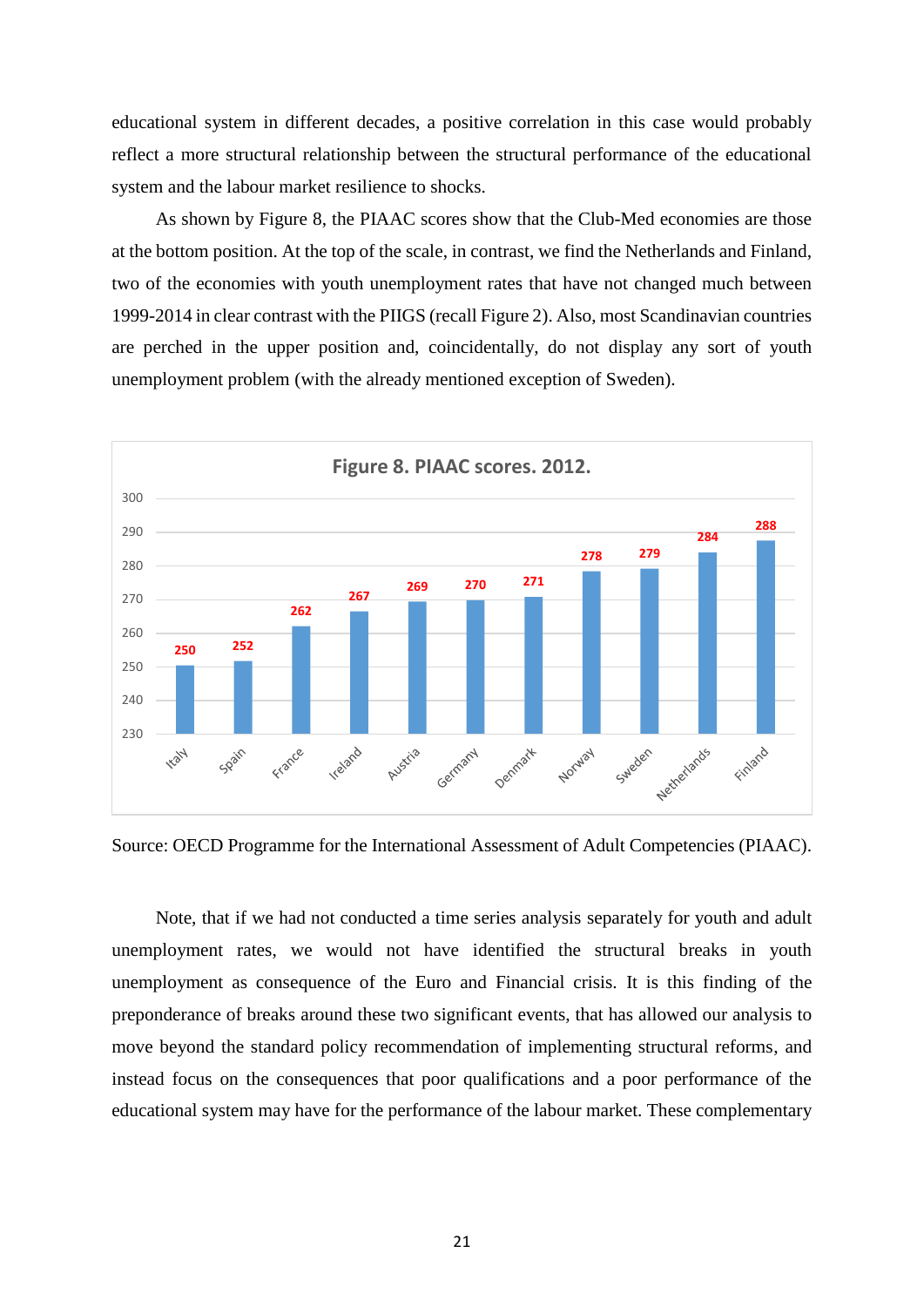policies would help to surpass recession periods by minimizing the social and economic costs of youth unemployment and protracted periods of moving out of education and training. 4

Related to this discussion, and also connected to the age composition of the workers, the long-term unemployment problem appears as a critical complementary issue. For example, the Netherlands (whose adult unemployment rate appears together with the PIIGS in Table 4) has faced worse long-term unemployment rates than its neighbours. As explained in de Graaf-Zijl *et al.* (2015), 40% of these unemployed workers are over 50 years old. In contrast, in Denmark (which in Table 4 is classified as not experiencing a significant structural break in adult unemployment) most unemployment spells are short, and there are no worrying signs of longterm unemployment (Andersen, 2015). Therefore, although youth unemployment is a critical problem, we should not disregard the adverse effects of long-term unemployment on adult population.

#### **8. Conclusions**

**.** 

Aggregate unemployment hides significantly different behaviours in adult and youth unemployment. As a consequence, specific attention needs to be devoted to these two components of unemployment. This paper makes a concerted analysis to analyse these two components separately for various EU countries. Novel methods are employed to detect structural breaks and the preponderance of these breaks are associated to two major singleevent shocks occurred in Europe in recent times: the inception of the EMU in 1999 and the Euro and Financial crisis that took place in the aftermath of the burst of the housing and financial bubbles in 2008.

We find that the structural break associated to the EMU is limited to those economies less affected by the Euro and Financial Crisis. This is in general the case for both adult and youth unemployment rates. In contrast, the structural break associated to the Euro and the Financial Crisis had greater impact on those economies with very poor aggregate labour market performance such as Ireland, Italy, Greece and Spain. This underscores one of the main conclusions of this study. Economies in the European periphery were to some extent inattentive in preparing themselves for the new scenario brought by the EMU. They were active and successful in securing nominal convergence ex-ante, but the lack of real convergence (for

<sup>4</sup> Lack and/or shortage of data prevents us from conducting meaningful time series analysis on the causality between indicators of educational performance and youth unemployment or youth labour force participation. A panel data analysis would compensate the short time-series with cross-section observations; however, embarking in such a complementary quantitative analysis exceeds the scope of this 'stepping stone' paper.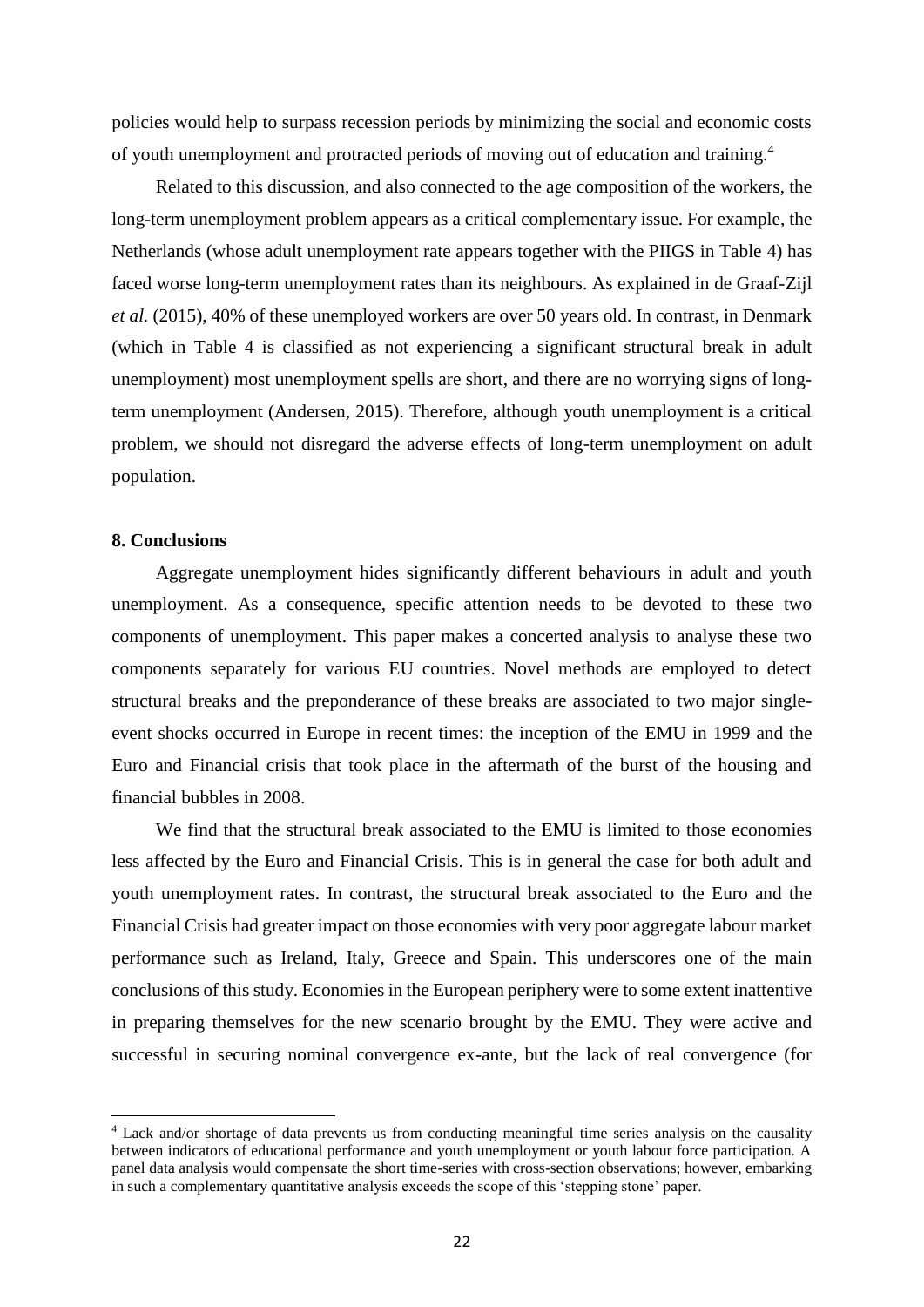example, in competitiveness, as shown by Ordóñez *et al.*, 2015) caused very different impacts of the Great Recession on their labour markets.

Nevertheless, in general, youth unemployment rates did not experience significant structural breaks across Europe as a result of the Euro and Financial crisis. This confirms the well-known enhanced volatility of youth unemployment vis-à-vis adult unemployment, and leads us to conclude that underlying this wider volatility there is the possibility, for youth, of responding to shocks without experiencing shifts in structural unemployment. Lower involvement in the labour market (falling participation rates), and lower involvement in education activities (growing NEETs) would be alternative or complementary outcomes to the shifts in structural unemployment experienced by the adult section.

We have also claimed that the relative behaviour of youth unemployment across countries is highly associated to the relative performance of the educational system. Although this is not new in the literature, we have uncovered this association as a potentially structural phenomenon, since this seems to hold not only for the youth, but also for adult education. To the extent that adult education involves several generations, this creates a persistent mechanism by which poor educational levels end up affecting labour market performance *in extenso*. Microeconomic studies have warned us on the social and economic risks of individuals leaving the educational system at the early stages in their life. Here we complement this fact with an additional warning that emerges from the long lasting effects of a poor educational system: poor educational levels may harm extensively the performance of the labour market. That underlines one of our major conclusions: the educational system is a crucial tool to help restoring socially acceptable youth unemployment rates, which today remain stubbornly at an average of 20% in the Eurozone. We believe this area deserves much more attention from a macroeconomic point of view.

#### **References**

- Andersen, T.M., 2015. The Danish flexicurity labour market during the Great Recession. De Economist 163, 473-490.
- Barslund, M, Gross, D. 2013. Unemployment is the scourge, not youth unemployment per se: The misguided policy preoccupation with youth. CEPS Policy Briefs, Brussels: Centre for European Policy Studies.
- Bean, C.R. 1994. European unemployment: a survey. Journal of Economic Literature 32 (2), 573-619.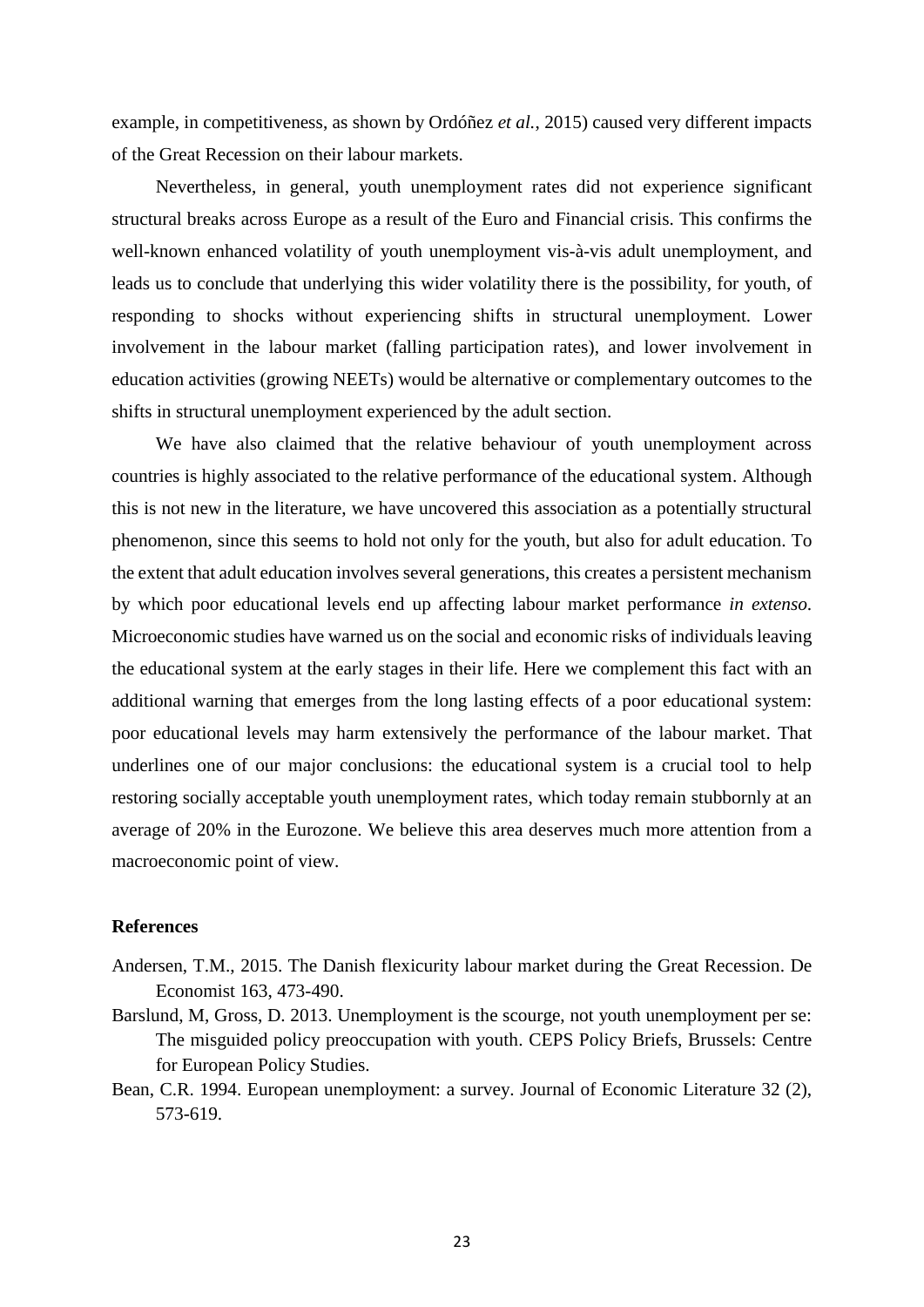- Bernal-Verdugo, L.E., Furceri, D., Guillaume, D., 2012. Labor market flexibility and unemployment: new empirical evidence of static and dynamic effects. Comparative Economic Studies 54, 251–273.
- Bertola, G., Blau, F.D, Kahn, L.M., 2007. Labor market institutions and demographic employment patterns. Journal of Population Economics 20 (4), 833-867.
- Bianchi, M., Zoega, G., 1998. Unemployment persistence: does the size of the shock matter? Journal of Applied Econometrics 13, 283-304.
- Blanchard, O. J., 2006. European unemployment: the evolution of facts and ideas. Economic Policy, January, 5-59.
- Blanchard, O.J., Jimeno, J.F., 1995. [Structural unemployment: Spain versus Portugal.](https://ideas.repec.org/a/aea/aecrev/v85y1995i2p212-18.html) [The](https://ideas.repec.org/s/aea/aecrev.html)  [American Economic Review](https://ideas.repec.org/s/aea/aecrev.html) 85 (2), 212-18.
- Blanchard, O. J., Summers, L.H., 1987. Hysteresis in unemployment. European Economic Review 31, 288-295.
- Boeri, T., Garibaldi, P., Espen, M.R., 2013. Financial shocks and labor: facts and theories. IMF Economic Review 61, 631-663.
- Caliendo, M., Schmidl, R., 2016. Youth unemployment and active labor market policies in Europe. IZA Journal of Labor Policy 5 (1), 1-30.
- Calmfors, L., 2001. Wages and wage-bargaining institutions in the  $EMU a$  survey of the issues. Empirica 28 (4), 325-351.
- Calvo, G.A., Corelli, F., Ottonello, P., 2012. The labor market consequences of financial crisis with with or withput inflation: jobless and wageless recoveries. NBER Working Paper No. 18480, National Bureau of Economic Research, Cambridge, MA.
- Camarero, M., Carrion-i-Silvestre, J. L., Tamarit, C., 2006. Testing for hysteresis in unemployment in OECD countries. new evidence using stationarity panel tests with breaks. Oxford Bulletin of Economics and Statistics 68, 167–82.
- Carrion-i-Silvestre, J.L., del Barrio, T., López-Bazo, E., 2005. Breaking the panels: an application to the GDP per capita. Econometrics Journal 8, 159–75.
- Cukierman, A., Lippi, F., 2001. Central bank independence, centralization of wage bargaining, inflation and unemployment: Theory and some evidence. European Economic Review 43 (7), 1395-1434.
- De Graaf-Zijl, M., van der Horst, A., van Vuuren, D., Erken, H., Luginbuhl, R., 2015. Longterm unemployment and the Great Recession in the Netherlands: economic mechanisms and policy implications. De Economist, 163, 415-434.
- European Commission, 2013. Labor market developments in Europe 2013. European Economy 6/2013.
- Fosten, J., Ghoshray, A., 2011. Dynamic persistence in the unemployment rate of OECD countries. [Economic Modelling](http://www.sciencedirect.com/science/journal/02649993) [28 \(3\)](http://www.sciencedirect.com/science/journal/02649993/28/3), 948–954.
- IMF, 1999. Chronic unemployment in the Euro Area: causes and cures. World Economic Outlook, May 1999, IMF.
- IMF, 2014. Youth unemployment in Europe: Okun's law and beyond. IMF Country Report No. 14/199, IMF.
- Kejriwal, M., Perron, P., 2010. A sequential procedure to determine the number of breaks in trend with an integrated or stationary noise component. Journal of Time Series Analysis 31, 305-328.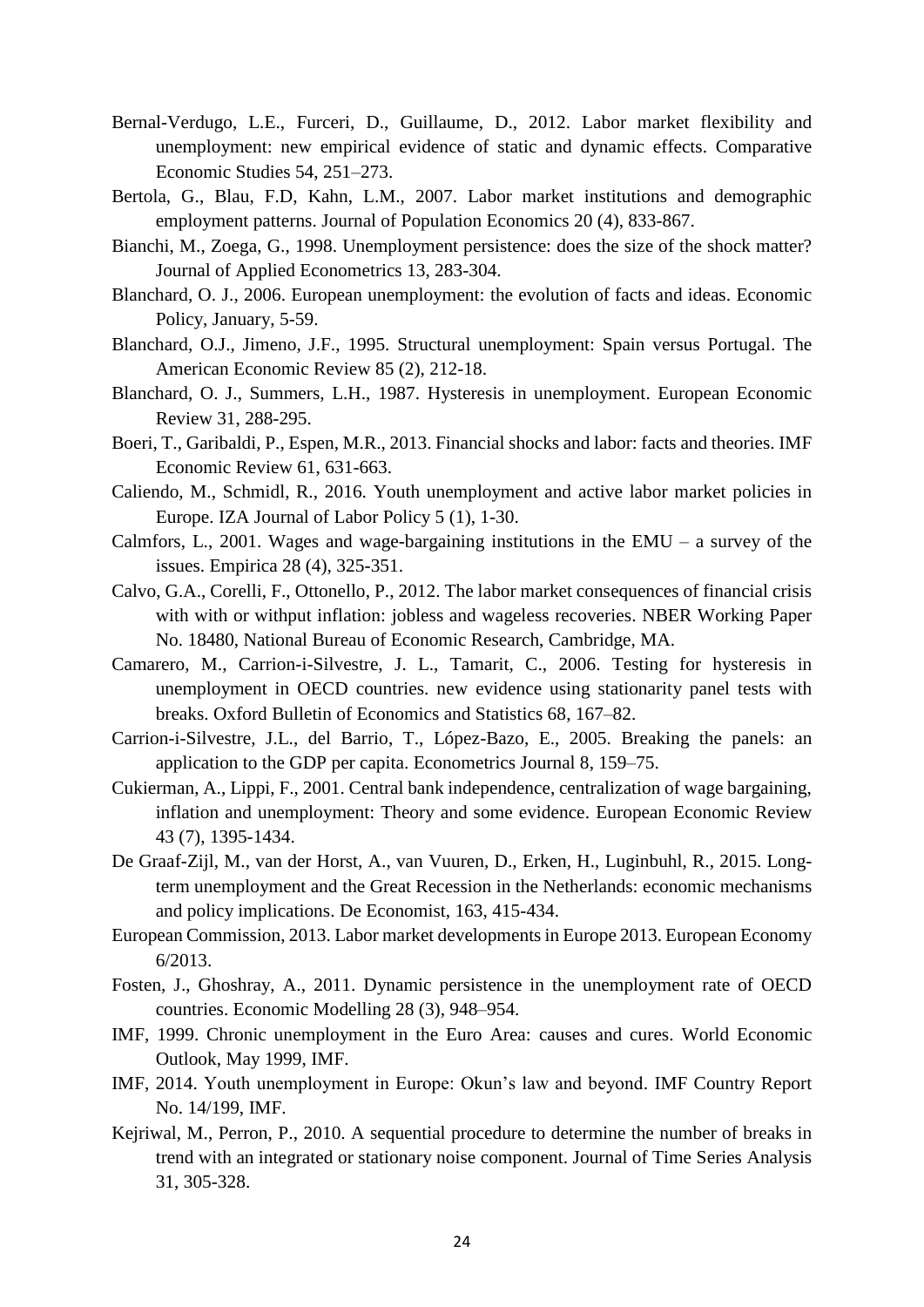- Layard, R., Nickell, S.J., Jackman, R., 1991. Unemployment, macroeconomic performance and the labour market, Oxford University Press, Oxford.
- Leybourne, S.J., Mills, T. C., Newbold, P., 1998. Spurious rejections by Dickey-Fuller tests in the presence of a break under the null. Journal of Econometrics 87: 191–203.
- Ljungqvist, L., Sargent, T.J., 1998. The European unemployment dilemma. Journal of Political Economy 106 (3), 514-550.
- Neumark, D., Wascher, W., 2004. Minimum wages, labor market institutions, and youth employment: A cross-national analysis. Industrial and Labor Relations Review 57 (2), 223-248.
- Ng, S., Perron, P., 2001. Lag length selection and the construction of unit root tests with good size and power. Econometrica 69 (6), 1519-1554.
- Nunziata, L., Staffolani, S., 2007. Short-term contracts regulations and dynamic labour demand: theory and evidence. Scottish Journal of Political Economy 54 (1), 72-104.
- OECD, 2005. Education at Glance, OECD Publishing.
- OECD, 2006. Boosting jobs and growth. OECD Employment Outlook, Chapters 3 and 7, OECD Publishing.
- OECD, 2011. Persistence of high unemployment: What risks? What policies. OECD Economic Outlook, Vol 2011/1, OECD Publishing.
- OECD, 2014. An update of the labour market situation. OECD Employment Outlook, OECD Publishing.
- O'Higgins, N., 2015. Youth unemployment. IZA Policy Papers No. 103, IZA, Germany.
- Ordóñez, J., Sala, H., Silva, J.I., 2015. Real unit labour costs in Eurozone countries: drivers and clusters. IZA Journal of European Labor Studies 4 (1), 1-19.
- O'Shaughnessy, T., 2011. Hysteresis in unemployment. Oxford Review of Economic Policy 27 (2), 312-337.
- Pastore, F., 2015. The youth experience gap: explaining national differences in the school-towork transition, Springer Briefs in Economics, Springer, ISBN 978-3-319-10195-8.
- Perron, P. 1988. Trends and random walks in macroeconomic time series: further evidence from a new approach. Journal of Economic Dynamics and Control 12, 297–332.
- Perron, P. 1989. The great crash, the oil price shock and the unit root hypothesis. Econometrica 57, 1361–1401.
- Perron, P., Yabu, T., 2009a. Estimating deterministic trends with an integrated or stationary noise component. Journal of Econometrics 151, 56–69.
- Perron, P., Yabu, T., 2009b. Testing for shifts in trend with an integrated or stationary noise component. Journal of Business and Economic Statistics 27 (3), 369–396.
- Røed, K., 1997. Hysteresis in unemployment. Journal of Economic Surveys 11 (4), 389-418.
- Romero-Ávila, D., Usabiaga, C., 2008. On the persistence of Spanish unemployment rates. Empirical Economics, 35, 77-99.
- Romero-Ávila, D., Usabiaga, C., 2009. The unemployment paradigms revisited: a comparative analysis of US States and European unemployment. Contemporary Economic Policy, 27 (3), 321- 334.
- Roy, A., Fuller, W.A., 2001. Estimation of autoregressive processes with a root near one. Journal of Business and Economic Statistics, 19, 482–493.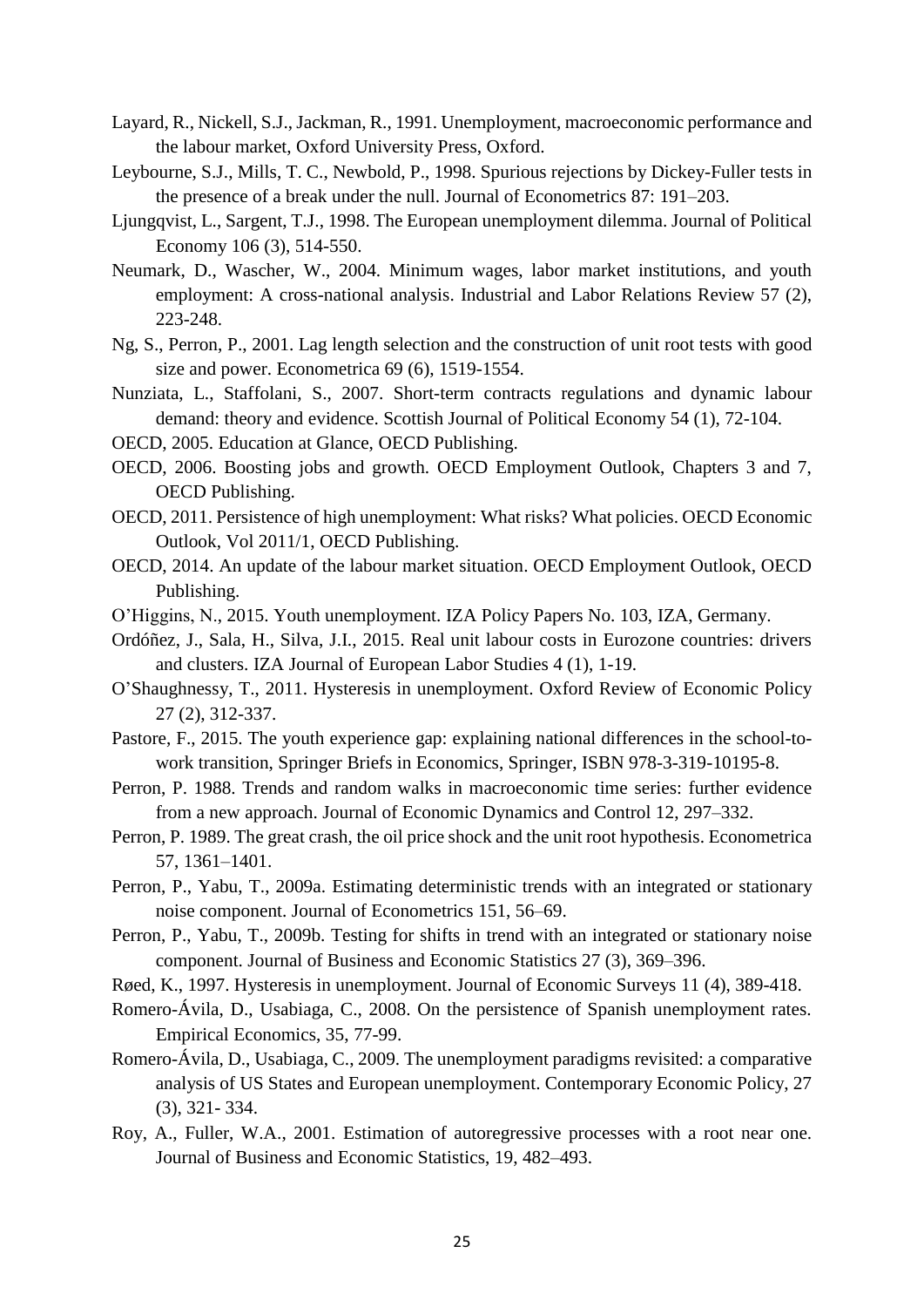- Ryan, P., 2001. The school-to-work transition: a cross-national perspective. Journal of Economic Literature 39 (1), 34-92.
- Scarpetta, S., Sonnet A., Manfredi, T., 2010. Rising youth unemployment during the crisis: how to prevent negative long-term consequences on a generation? OECD Social, Employment and Migration Working Papers, No. 106, OECD Publishing.
- Sciulli, D., Signorelli, M., 2011. University-to-work transitions: the case of Perugia. European Journal of higher Education 1(1), 39-65.
- Sibert, A., Sutherland, A., 2000. Monetary union and labour market reform. Journal of International Economics 51, 421-435.
- Srinivasan, N., Mitra, P., 2014. The European unemployment problem: its cause and cure. Empirical Economics 47 (1), 57-73.
- Tridico, P., 2013. The impact of the economic crisis on EU labour market: a comparative perspective. International Labour Review 154 (2), 175-190.
- Vogelsang, T. J. 1998. Trend function hypothesis testing in the presence of serial correlation. Econometrica 66, 123–148.

#### **APPENDIX**

| Table A1. Results for Structural Breaks Tests. Total Trend Component. |             |         |                |            |           |              |  |
|-----------------------------------------------------------------------|-------------|---------|----------------|------------|-----------|--------------|--|
| Country                                                               | <b>ExpW</b> | Exp W   | No. of         | <b>EMU</b> | Euro/     | <b>Other</b> |  |
|                                                                       |             | (2 1)   | <b>Breaks</b>  |            | financial |              |  |
|                                                                       |             |         |                |            | crisis    |              |  |
| Belgium                                                               | 1.25        | 1.70    | $\overline{2}$ |            | 2011m7    | 2001m1       |  |
| Denmark                                                               | $-0.25$     |         | $\overline{0}$ |            |           |              |  |
| Germany                                                               | 12.24       | 8.44    | $\overline{2}$ | 1999m5     | 2011m7    |              |  |
| Ireland                                                               | 1.21        | 15.15   | $\overline{2}$ | 1999m7     | 2006m6    |              |  |
| Spain                                                                 | 3.86        | 4.42    | $\overline{2}$ | 1999m10    | 2007m4    |              |  |
| France                                                                | 3.57        | 5.16    | $\overline{2}$ | 2000m9     |           | 2004m2       |  |
| Italy                                                                 | 0.89        |         | $\overline{0}$ |            |           |              |  |
| Holland                                                               | 0.29        |         | $\overline{0}$ |            |           |              |  |
| Austria                                                               | 2.49        | 8.42    | $\overline{2}$ | 2000m4     |           | 1997m2       |  |
| Portugal                                                              | 12.20       | 1.34    |                |            |           | 2003m3       |  |
| Finland                                                               | 16.79       | 2.53    | $\overline{2}$ |            |           | 2001m5       |  |
|                                                                       |             |         |                |            |           | 1996m4       |  |
| Norway                                                                | $-0.14$     |         | $\overline{0}$ |            |           |              |  |
| Sweden                                                                | 0.85        |         | $\overline{0}$ |            |           |              |  |
| Luxembourg                                                            | 3.52        | 12.15   | $\overline{2}$ |            | 2007m6    | 1996m4       |  |
| <b>UK</b>                                                             | 1.71        | 15.19   | $\overline{2}$ | 1999m12    | 2011m7    |              |  |
| Greece                                                                | 7.80        | $-0.04$ |                | 2001m2     |           |              |  |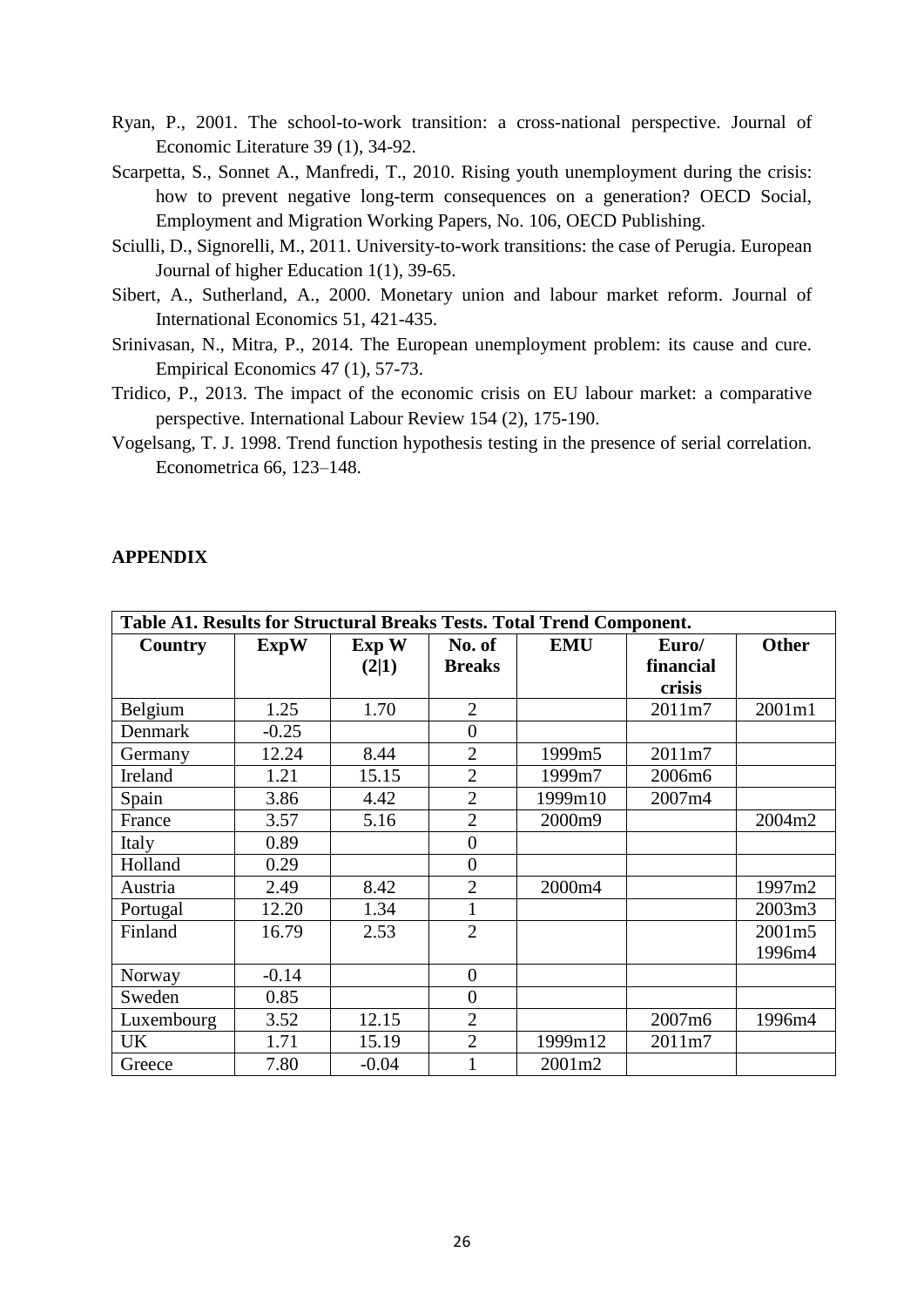| Table A2. Results for Structural Breaks Tests. Youth Trend Component. |             |       |                |            |           |                    |  |
|-----------------------------------------------------------------------|-------------|-------|----------------|------------|-----------|--------------------|--|
| Country                                                               | <b>ExpW</b> | Exp W | No. of         | <b>EMU</b> | Euro/     | <b>Other</b>       |  |
|                                                                       |             | (2 1) | <b>Breaks</b>  |            | financial |                    |  |
|                                                                       |             |       |                |            | crisis    |                    |  |
| Belgium                                                               | 3.31        | 13.55 | $\overline{2}$ | 2001m3     | 2011m7    |                    |  |
| Denmark                                                               | $-0.16$     |       | $\overline{0}$ |            |           |                    |  |
| Germany                                                               | 8.47        | 8.69  | $\overline{2}$ | 1999m8     |           | 1996m4             |  |
| Ireland                                                               | 1.15        | 29.27 | $\overline{2}$ | 1999m8     |           | 1996m4             |  |
| Spain                                                                 | $-0.22$     |       | $\overline{0}$ |            |           |                    |  |
| France                                                                | 5.03        | 0.23  | 1              | 2001m8     |           |                    |  |
| Italy                                                                 | 8.10        | 0.13  | $\mathbf{1}$   |            |           | 1997m10            |  |
| Holland                                                               | 2.54        | 2.90  | $\overline{2}$ | 2000m2     |           | 2003m12            |  |
| Austria                                                               | 3.96        | 66.92 | $\overline{2}$ | 2000m4     |           | 1997m2             |  |
| Portugal                                                              | 11.68       | 0.14  | 1              |            |           | 2002m <sub>6</sub> |  |
| Finland                                                               | 16.41       | 0.47  | $\mathbf{1}$   |            |           | 2002m1             |  |
| Norway                                                                | 0.004       |       | $\overline{0}$ |            |           |                    |  |
| Sweden                                                                | 3.20        | 3.56  | $\overline{2}$ | 2000m2     |           | 2005m8             |  |
| Luxembourg                                                            | 0.24        |       | $\overline{0}$ |            |           |                    |  |
| <b>UK</b>                                                             | 14.12       | 11.52 | $\overline{2}$ | 2000m1     | 2011m5    |                    |  |
| Greece                                                                | 10.15       | 16.09 | $\overline{2}$ | 2001m10    |           | 2004m4             |  |

| Table A3. Results for Structural Breaks Tests. Adult Trend Component. |             |                |                         |            |                              |              |  |
|-----------------------------------------------------------------------|-------------|----------------|-------------------------|------------|------------------------------|--------------|--|
| Country                                                               | <b>ExpW</b> | Exp W<br>(2 1) | No. of<br><b>Breaks</b> | <b>EMU</b> | Euro/<br>financial<br>crisis | <b>Other</b> |  |
| Belgium                                                               | 19.56       | 67.65          | $\overline{2}$          | 2000:6     |                              | 1996:9       |  |
| Denmark                                                               | 42.97       | 98.56          | $\overline{2}$          |            | 2007:5                       | 1997:2       |  |
| Germany                                                               | 134.26      | 73.95          | $\overline{2}$          | 2001:8     |                              | 2004:12      |  |
| Ireland                                                               | 69.56       | 163.68         | $\overline{2}$          |            | 2011:7                       | 2004:11      |  |
| Spain                                                                 | 213.03      | 46.01          | $\overline{2}$          |            | 2011:7                       | 2006:11      |  |
| France                                                                | 56.11       | 105.48         | $\overline{2}$          |            | 2007:9                       | 1996:9       |  |
| Italy                                                                 | 155.02      | 99.15          | $\overline{2}$          |            | 2008:4                       | 1997:8       |  |
| Holland                                                               | 33.17       | 159.83         | $\overline{2}$          | 2000:4     | 2010:10                      |              |  |
| Austria                                                               | 15.85       | 159.48         | $\overline{2}$          |            | 2008:9                       | 2003:10      |  |
| Portugal                                                              | 30.08       | 91.06          | $\overline{2}$          | 2001:2     |                              | 1996:3       |  |
| Finland                                                               | 138.06      | 170.16         | $\overline{2}$          | 2000:6     | 2007:12                      |              |  |
| Norway                                                                | 166.65      | 135.82         | $\overline{2}$          | 1999:2     |                              | 2003:2       |  |
| Sweden                                                                | 18.68       | 227.16         | $\overline{2}$          | 2000:11    |                              | 1997:2       |  |
| Luxembourg                                                            | 65.77       | 148.82         | $\overline{2}$          | 2001:2     |                              | 2004:6       |  |
| <b>UK</b>                                                             | 86.85       | 277.44         | $\overline{2}$          |            | 2011:7                       | 2003:6       |  |
| Greece                                                                | 272.82      | 42.64          | $\overline{2}$          |            | 2007:1                       | 2003:12      |  |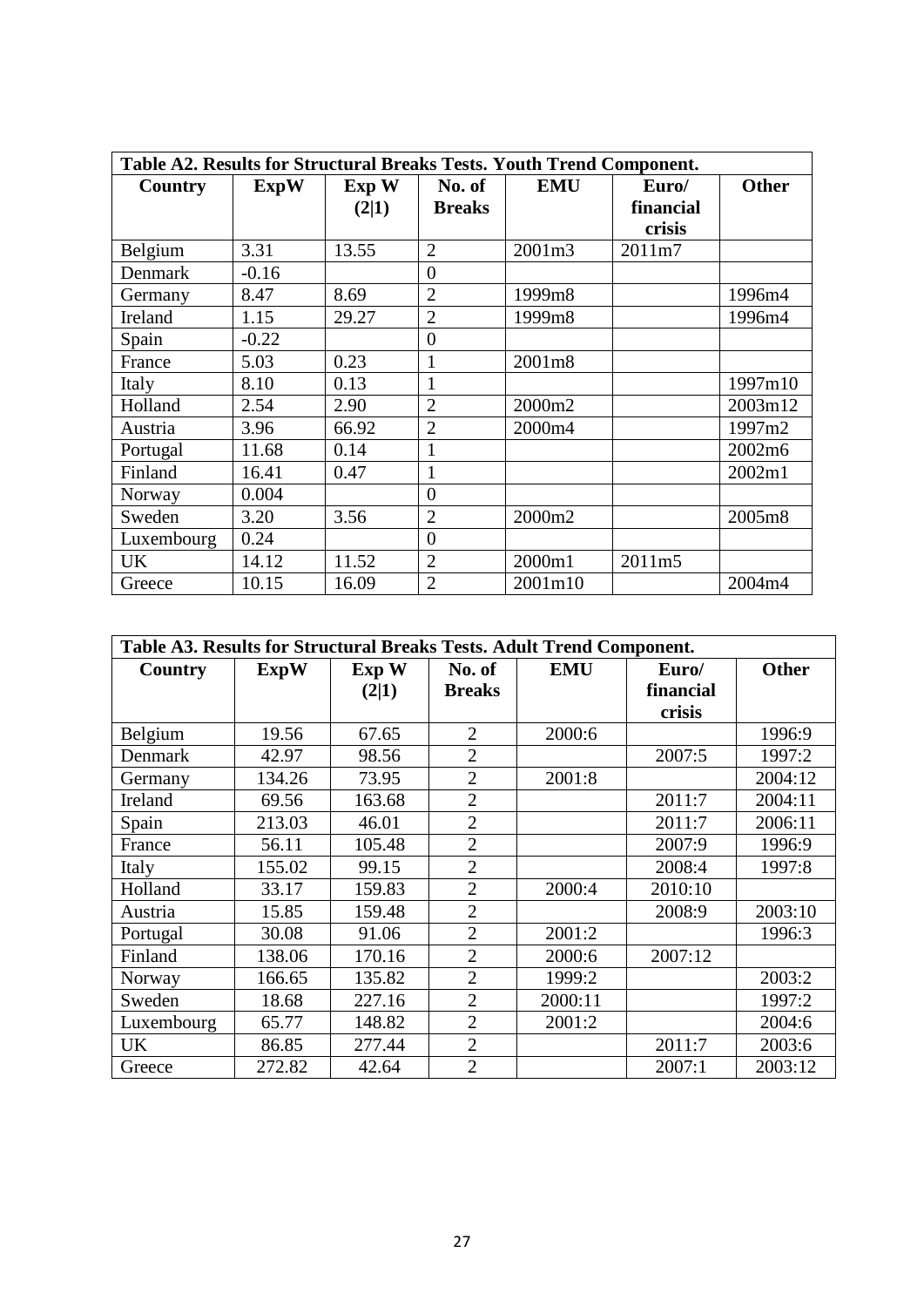| Table A4. Slope Estimates. Total Trend Component. |                      |                      |                     |  |  |  |  |
|---------------------------------------------------|----------------------|----------------------|---------------------|--|--|--|--|
| <b>Country</b>                                    | Regime 1             | <b>Regime 2</b>      | <b>Regime 3</b>     |  |  |  |  |
| Belgium                                           | $-0.057$             | 0.0634               | $-0.1923$           |  |  |  |  |
|                                                   | $(-0.0791, -0.0355)$ | (0.0406, 0.0862)     | $(-0.4155, 0.0309)$ |  |  |  |  |
| Denmark                                           | $-0.0401$            |                      |                     |  |  |  |  |
|                                                   | $(-0.313, 0.2328)$   |                      |                     |  |  |  |  |
| Germany                                           | $-0.1318$            | 0.0034               | 0.1231              |  |  |  |  |
|                                                   | $(-0.2237, -0.0398)$ | $(-0.0038, 0.0107)$  | $(-0.2254, 0.4761)$ |  |  |  |  |
| Ireland                                           | $-0.0803$            | $-0.0024$            | 0.047               |  |  |  |  |
|                                                   | $(-0.1120,-0.0485)$  | $(-0.0073, 0.0024)$  | (0.0339, 0.0601)    |  |  |  |  |
| Spain                                             | $-0.0025$            | $-0.0382$            | 0.0367              |  |  |  |  |
|                                                   | $(-0.0687, 0.0638)$  | $(-0.057, -0.019)$   | (0.0004, 0.0729)    |  |  |  |  |
| France                                            | $-0.0382$            | $-0.01$              | 0.0493              |  |  |  |  |
|                                                   | $(-0.101, 0.0253)$   | $(-0.0177, -0.0023)$ | (0.0384, 0.0603)    |  |  |  |  |
| Italy                                             | 0.0068               |                      |                     |  |  |  |  |
|                                                   | $(-0.0126, 0.0262)$  |                      |                     |  |  |  |  |
| Holland                                           | 0.0126               |                      |                     |  |  |  |  |
|                                                   | $(-0.0186, 0.0438)$  |                      |                     |  |  |  |  |
| Austria                                           | $-0.0327$            | $-0.0568$            | 0.0006              |  |  |  |  |
|                                                   | $(-0.1037, 0.0383)$  | $(-0.1961, 0.0826)$  | $(-0.009, 0.103)$   |  |  |  |  |
| Portugal                                          | $-0.0486$            | 0.0856               |                     |  |  |  |  |
|                                                   | $(-0.0989, 0.0016)$  | $(-0.7175, 0.8887)$  |                     |  |  |  |  |
| Finland                                           | $-0.068$             | $-0.0491$            | 0.015               |  |  |  |  |
|                                                   | $(-0.1689, 0.033)$   | $(-0.0541, -0.0441)$ | (0.013, 0.0169)     |  |  |  |  |
| Norway                                            | $-0.0207$            |                      |                     |  |  |  |  |
|                                                   | $(-0.2098, 0.1684)$  |                      |                     |  |  |  |  |
| Sweden                                            | $-0.024$             |                      |                     |  |  |  |  |
|                                                   | $(-0.0655, 0.0174)$  |                      |                     |  |  |  |  |
| Luxembourg                                        | $-0.0948$            | $-0.0068$            | 0.0236              |  |  |  |  |
|                                                   | $(-0.1966, 0.0071)$  | $(-0.0346, 0.021)$   | (0.0166, 0.0305)    |  |  |  |  |
| <b>UK</b>                                         | $-0.0711$            | 0.0109               | 0.1564              |  |  |  |  |
|                                                   | $(-0.1419, -0.0003)$ | (0.000, 0.0217)      | (0.0128, 0.3001)    |  |  |  |  |
| Greece                                            | $-0.0176$            | 0.0010               |                     |  |  |  |  |
|                                                   | $(-0.0362, 0.0010)$  | $(-0.0083, 0.0103)$  |                     |  |  |  |  |

Note: Numbers in square brackets denote 90% confidence intervals.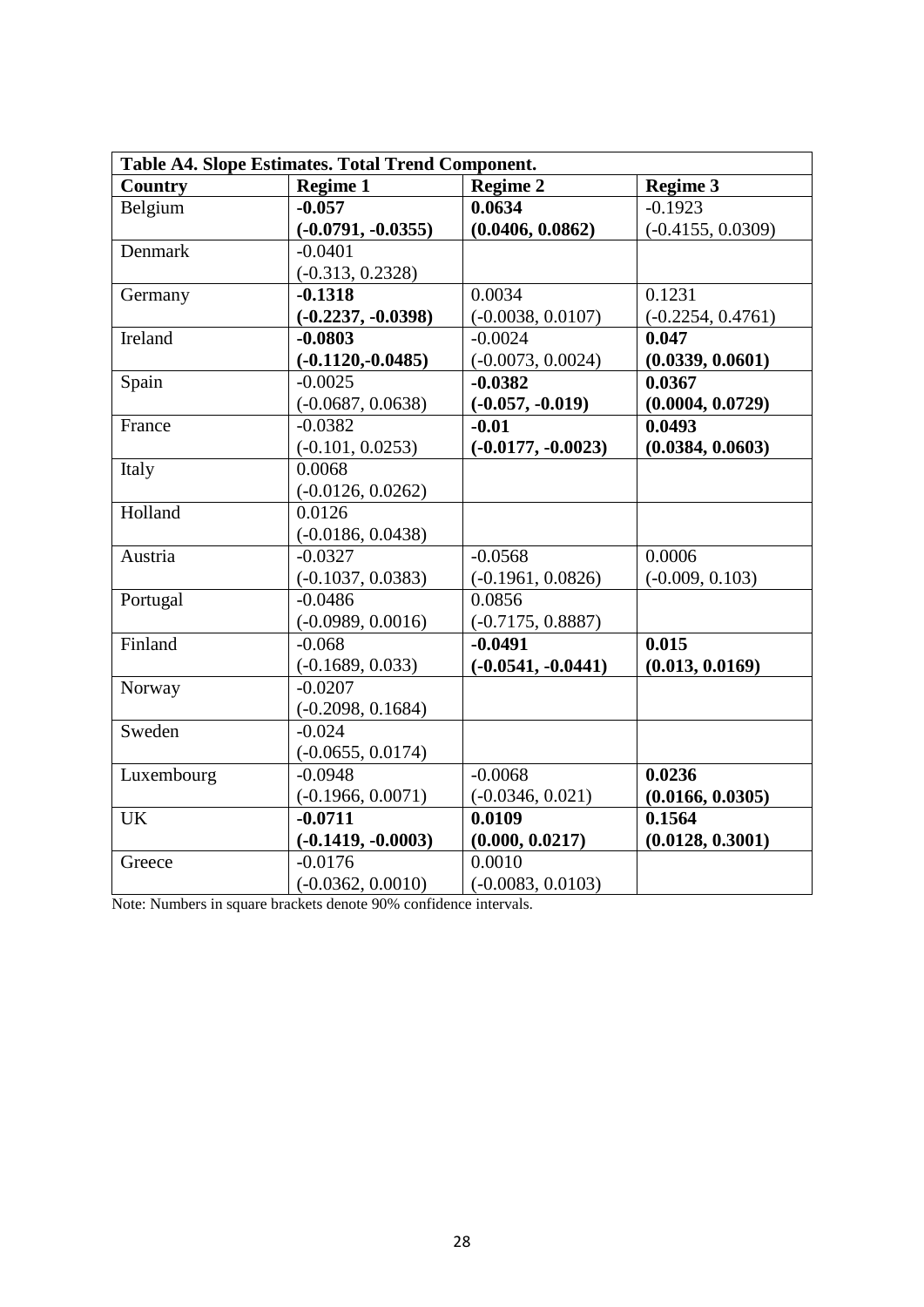| Table A5. Slope Estimates. Youth Trend Component. |                      |                      |                     |  |  |  |  |
|---------------------------------------------------|----------------------|----------------------|---------------------|--|--|--|--|
| <b>Country</b>                                    | Regime 1             | <b>Regime 2</b>      | <b>Regime 3</b>     |  |  |  |  |
| Belgium                                           | $-0.0836$            | 0.143                | $-0.6128$           |  |  |  |  |
|                                                   | $(-0.1087, -0.0585)$ | (0.0045, 0.2832)     | $(-1.572, 0.3471)$  |  |  |  |  |
| Denmark                                           | $-0.0786$            |                      |                     |  |  |  |  |
|                                                   | $(-0.4808, 0.3236)$  |                      |                     |  |  |  |  |
| Germany                                           | 0.1273               | $-0.7138$            | 0.0855              |  |  |  |  |
|                                                   | $(-0.3571, 0.1025)$  | $(-1.08, -0.3475)$   | (0.039, 0.1315)     |  |  |  |  |
| Ireland                                           | $-0.203$             | $-0.4511$            | 0.0726              |  |  |  |  |
|                                                   | $(-0.2699, 0.2107)$  | $(0.7622, -0.1401)$  | (0.0149, 0.1304)    |  |  |  |  |
| Spain                                             | 0.0423               |                      |                     |  |  |  |  |
|                                                   | $(-0.0579, 0.1426)$  |                      |                     |  |  |  |  |
| France                                            | $-0.1006$            | 0.1962               |                     |  |  |  |  |
|                                                   | $(-0.1391, -0.0621)$ | $(-0.1359, 0.5283)$  |                     |  |  |  |  |
| Italy                                             | $-0.0528$            | $-0.0598$            |                     |  |  |  |  |
|                                                   | $(-0.1055, -0.0001)$ | $(-0.0956, -0.0239)$ |                     |  |  |  |  |
| Holland                                           | $-0.0908$            | 0.0711               | 0.163               |  |  |  |  |
|                                                   | $(-0.3418, 0.16)$    | (0.062, 0.0802)      | (0.0392, 0.2869)    |  |  |  |  |
| Austria                                           | 0.413                | 0.0108               | $-0.0074$           |  |  |  |  |
|                                                   | (0.0827, 0.7443)     | $(-0.4104, 0.432)$   | $(-0.0304, 0.0155)$ |  |  |  |  |
| Portugal                                          | $-0.1567$            | 0.1236               |                     |  |  |  |  |
|                                                   | $(-0.2456, -0.0677)$ | $(-0.2859, 0.5332)$  |                     |  |  |  |  |
| Finland                                           | $-0.0736$            | 0.0032               |                     |  |  |  |  |
|                                                   | $(-0.0861, -0.0611)$ | $(-0.0744, 0.0809)$  |                     |  |  |  |  |
| Norway                                            | $-0.0329$            |                      |                     |  |  |  |  |
|                                                   | $(-0.3081, 0.2422)$  |                      |                     |  |  |  |  |
| Sweden                                            | $-0.1729$            | 0.1184               | 0.0147              |  |  |  |  |
|                                                   | $(-0.3496, 0.0038)$  | (0.0896, 0.1473)     | $(-0.0251, 0.0546)$ |  |  |  |  |
| Luxembourg                                        | 0.0416               |                      |                     |  |  |  |  |
|                                                   | $(-0.009, 0.0924)$   |                      |                     |  |  |  |  |
| <b>UK</b>                                         | $-0.1105$            | 0.0379               | 0.0103              |  |  |  |  |
|                                                   | $(-0.263, 0.0418)$   | (0.0339, 0.0419)     | $(-0.1533, 0.1739)$ |  |  |  |  |
| Greece                                            | 0.0533               | 0.0853               | 0.0032              |  |  |  |  |
|                                                   | $(-0.239, 0.128)$    | $(-0.168, 0.338)$    | $(-0.0112, 0.0176)$ |  |  |  |  |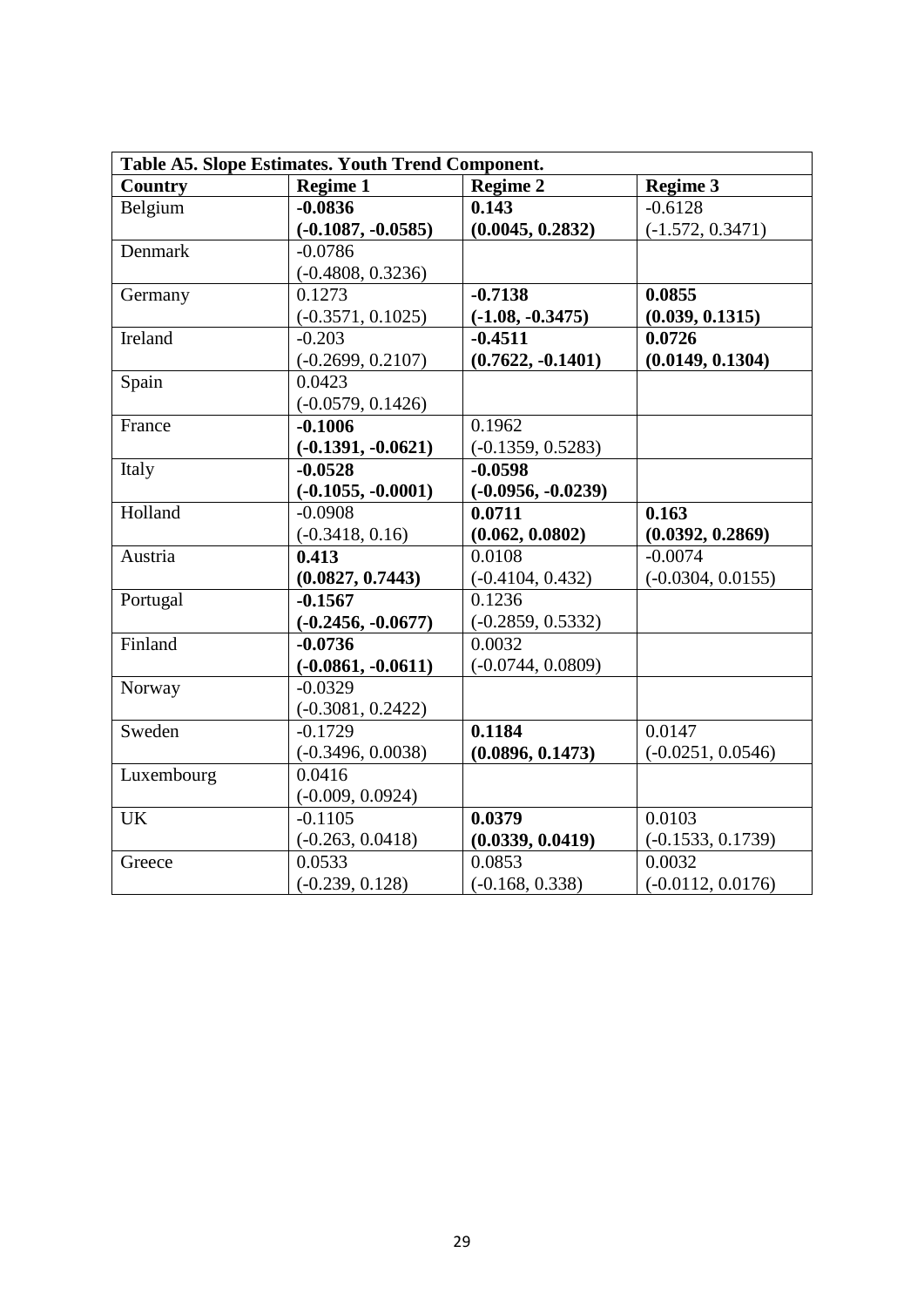|            | Table A6. Slope Estimates Adult Unemployment. |                     |                     |
|------------|-----------------------------------------------|---------------------|---------------------|
| Country    | <b>Regime 1</b>                               | <b>Regime 2</b>     | <b>Regime 3</b>     |
| Belgium    | 0.0295                                        | $-0.0457$           | 0.008               |
|            | (0.023, 0.028)                                | $(-0.047, -0.044)$  | $(-0.009, 0.025)$   |
| Denmark    | $-0.085$                                      | $-0.015$            | 0.025               |
|            | $(-0.094, -0.075)$                            | $(-0.026, -0.001)$  | $(-0.009, 0.061)$   |
| Germany    | 0.005                                         | 0.048               | $-0.046$            |
|            | $(-0.008, 0.018)$                             | (0.033, 0.064)      | $(-0.076, -0.016)$  |
| Ireland    | $-0.071$                                      | 0.119               | $-0.085$            |
|            | $(-0.130, -0.0118)$                           | (0.100, 0.137)      | $(-0.088, -0.0817)$ |
| Spain      | $-0.055$                                      | 0.233               | 0.061               |
|            | $(-0.142, 0.031)$                             | (0.127, 0.34)       | (0.041, 0.08)       |
| France     | 0.019                                         | $-0.021$            | 0.028               |
|            | (0.016, 0.021)                                | $(-0.056, 0.012)$   | (0.025, 0.031)      |
| Italy      | 0.041                                         | $-0.024$            | 0.072               |
|            | (0.035, 0.046)                                | $(-0.044, -0.003)$  | (0.061, 0.083)      |
| Holland    | $-0.032$                                      | 0.008               | 0.062               |
|            | $(-0.036, -0.028)$                            | (0.002, 0.014)      | (0.06, 0.064)       |
| Austria    | 0.004                                         | $-0.009$            | 0.015               |
|            | $(-0.019, 0.028)$                             | $(-0.012, -0.006)$  | (0.008, 0.022)      |
| Portugal   | 0.042                                         | $-0.033$            | 0.054               |
|            | (0.034, 0.048)                                | $(-0.063, -0.0025)$ | (0.034, 0.073)      |
| Finland    | $-0.069$                                      | $-0.027$            | 0.019               |
|            | $(-0.078, -0.060)$                            | $(-0.033, -0.021)$  | $(-0.004, 0.044)$   |
| Norway     | $-0.044$                                      | 0.018               | $-0.0001$           |
|            | $(-0.045, -0.044)$                            | (0.013, 0.023)      | $(-0.019, 0.018)$   |
| Sweden     | 0.023                                         | $-0.073$            | 0.005               |
|            | (0.018, 0.028)                                | $(-0.132, -0.013)$  | (0.0002, 0.01)      |
| Luxembourg | $-0.005$                                      | 0.049               | 0.011               |
|            | $(-0.07, 0.06)$                               | (0.044, 0.055)      | (0.006, 0.016)      |
| <b>UK</b>  | $-0.042$                                      | 0.024               | $-0.042$            |
|            | $(-0.053, -0.032)$                            | $(-0.019, 0.068)$   | $(-0.051, -0.032)$  |
| Greece     | 0.063                                         | $-0.035$            | 0.208               |
|            | $(-0.041, 0.167)$                             | $(-0.041, -0.031)$  | (0.181, 0.236)      |

Note: Numbers in parentheses denote 90% confidence intervals. Significant slope estimates denoted in bold.